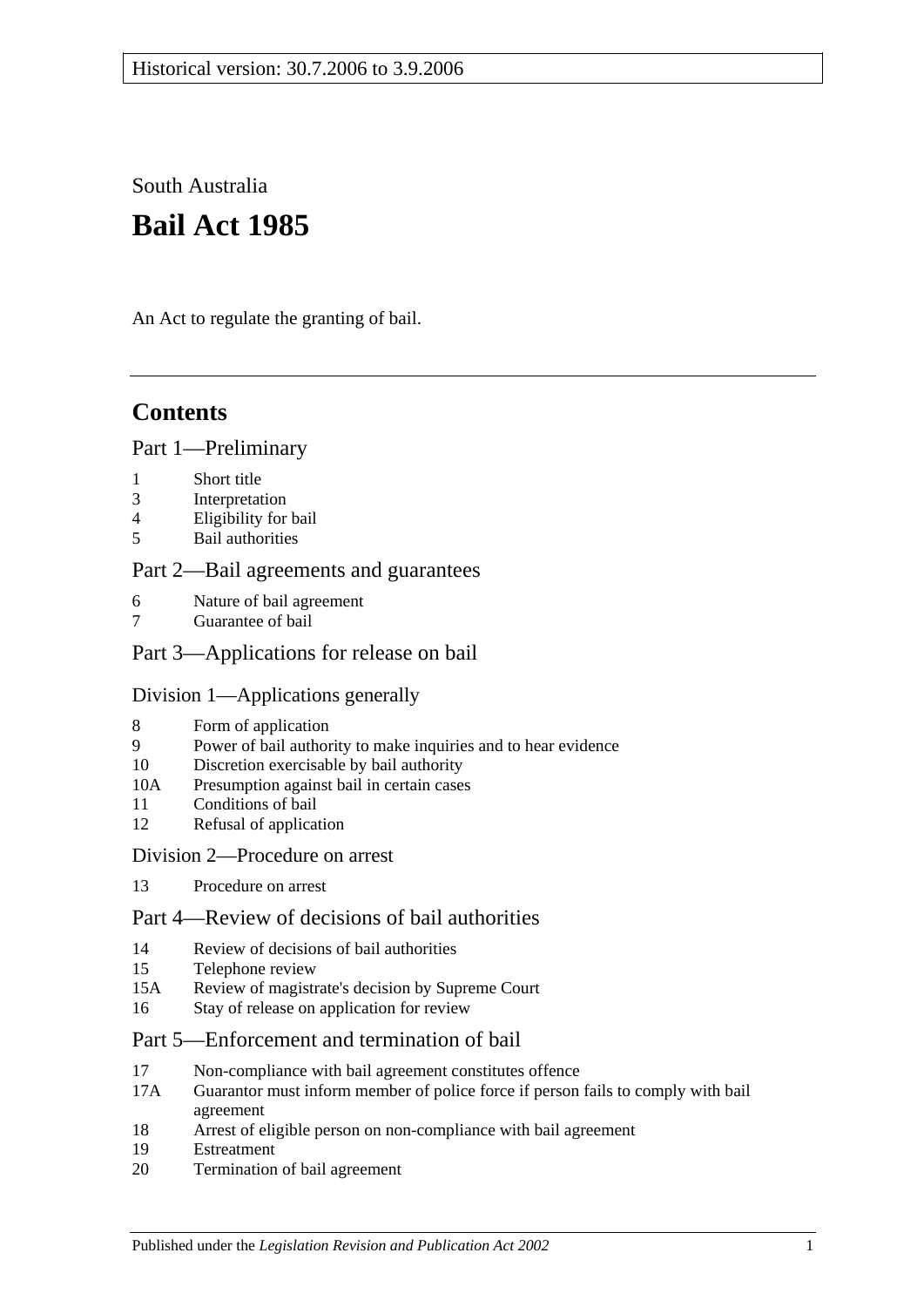#### [Part 6—Miscellaneous](#page-15-1)

- 21 [Evidence](#page-15-2)
- 21A [Applications on behalf of the Crown](#page-15-3)
- 21B [Intervention programs](#page-15-4)
- 21C [Power of delegation—intervention program manager](#page-16-0)
- 22 [False information on bail applications](#page-17-0)
- 23 [Period of release on bail not to count as part of sentence](#page-17-1)
- 24 [Act not to affect provisions relating to restraining orders](#page-17-2)
- 25 [Non-application of 48 Geo. III c. 58 in this State](#page-17-3)
- 26 [Regulations](#page-17-4)

[Legislative history](#page-18-0)

#### <span id="page-1-0"></span>**The Parliament of South Australia enacts as follows:**

### **Part 1—Preliminary**

#### <span id="page-1-1"></span>**1—Short title**

This Act may be cited as the *Bail Act 1985*.

#### <span id="page-1-2"></span>**3—Interpretation**

(1) In this Act, unless the contrary intention appears—

*bail authority* means a court or person constituted as a bail authority by or under [section](#page-3-0) 5;

*case manager* means a person responsible for supervision of a person's participation in an intervention program;

*child* means a person who was, on the day on which an offence was allegedly committed by that person, under the age of 18 years;

*community corrections officer* means—

- (a) in relation to a child—an officer or employee of an administrative unit of the Public Service whose duties include the supervision of young offenders in the community;
- (b) in any other case—an officer or employee of an administrative unit of the Public Service whose duties include the supervision of adult offenders in the community;

*eligible person* means a person who is eligible to apply for release on bail under [section](#page-2-0) 4;

*financial condition*, in relation to bail, means a condition requiring an applicant for bail to provide security or obtain guarantees, or requiring a guarantor to provide security; and *non-financial condition* has a correlative meaning;

*guarantee* means an agreement under [section](#page-5-0) 7;

*guarantor* means a person who enters into a guarantee;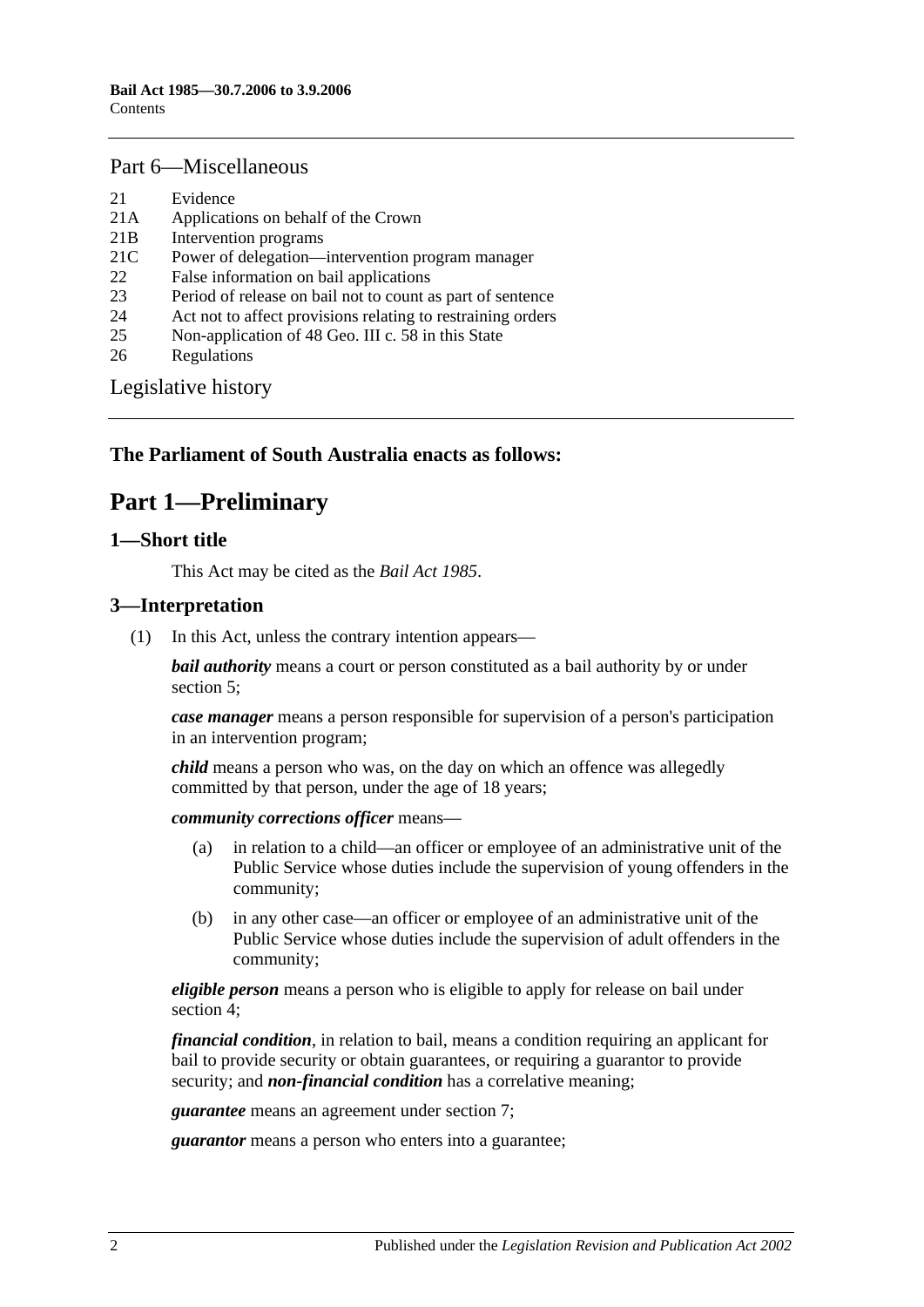*guardian*, in relation to a child, means a parent of the child and any person who is the legal guardian of the child or who has the immediate custody and control of the child;

*intervention program* means a program that provides—

- (a) supervised treatment; or
- (b) supervised rehabilitation; or
- (c) supervised behaviour management; or
- (d) supervised access to support services; or
- (e) a combination of any one or more of the above,

designed to address behavioural problems (including problem gambling), substance abuse or mental impairment;

*intervention program manager* means a person employed by the South Australian Courts Administration Authority to have general oversight of intervention programs and coordinate the implementation of relevant court orders (and includes a delegate of such a person);

*telephone* includes any telecommunication device for the transmission of speech;

*victim*, in relation to an offence, means a person who allegedly suffers injury in consequence of the commission of the offence;

*working day* means any day except a Sunday or other public holiday.

(2) For the purposes of this Act, a person will be taken to have been convicted of an offence if a formal finding of guilt has been made against that person by a court whether or not the court proceeds to record a conviction.

#### <span id="page-2-0"></span>**4—Eligibility for bail**

- (1) The following persons are eligible for release on bail under this Act:
	- (a) a person who has been taken into custody—
		- (i) on a charge of an offence; or
		- (ii) in the case of a child—on suspicion of having committed an offence;
	- (b) a person who has been convicted of an offence but has not been sentenced for that offence;
	- (c) a person who has been convicted of, and sentenced for, an offence but has not exhausted all rights of appeal against the conviction or sentence, or to have it reviewed;
	- (d) a person who is appearing before a court for allegedly failing to observe a condition of a recognizance;
	- (e) a person who appears before a court in answer to a summons (including a person who so appears as a witness);
	- (f) a person who has been arrested on a warrant and is appearing or is to appear before a court as a witness.
- (2) Where a person who has been arrested is being detained pursuant to the *[Summary](http://www.legislation.sa.gov.au/index.aspx?action=legref&type=act&legtitle=Summary%20Offences%20Act%201953)  [Offences Act](http://www.legislation.sa.gov.au/index.aspx?action=legref&type=act&legtitle=Summary%20Offences%20Act%201953) 1953* for a purpose related to the investigation of an offence, the person is not eligible for release on bail until the end of that detention.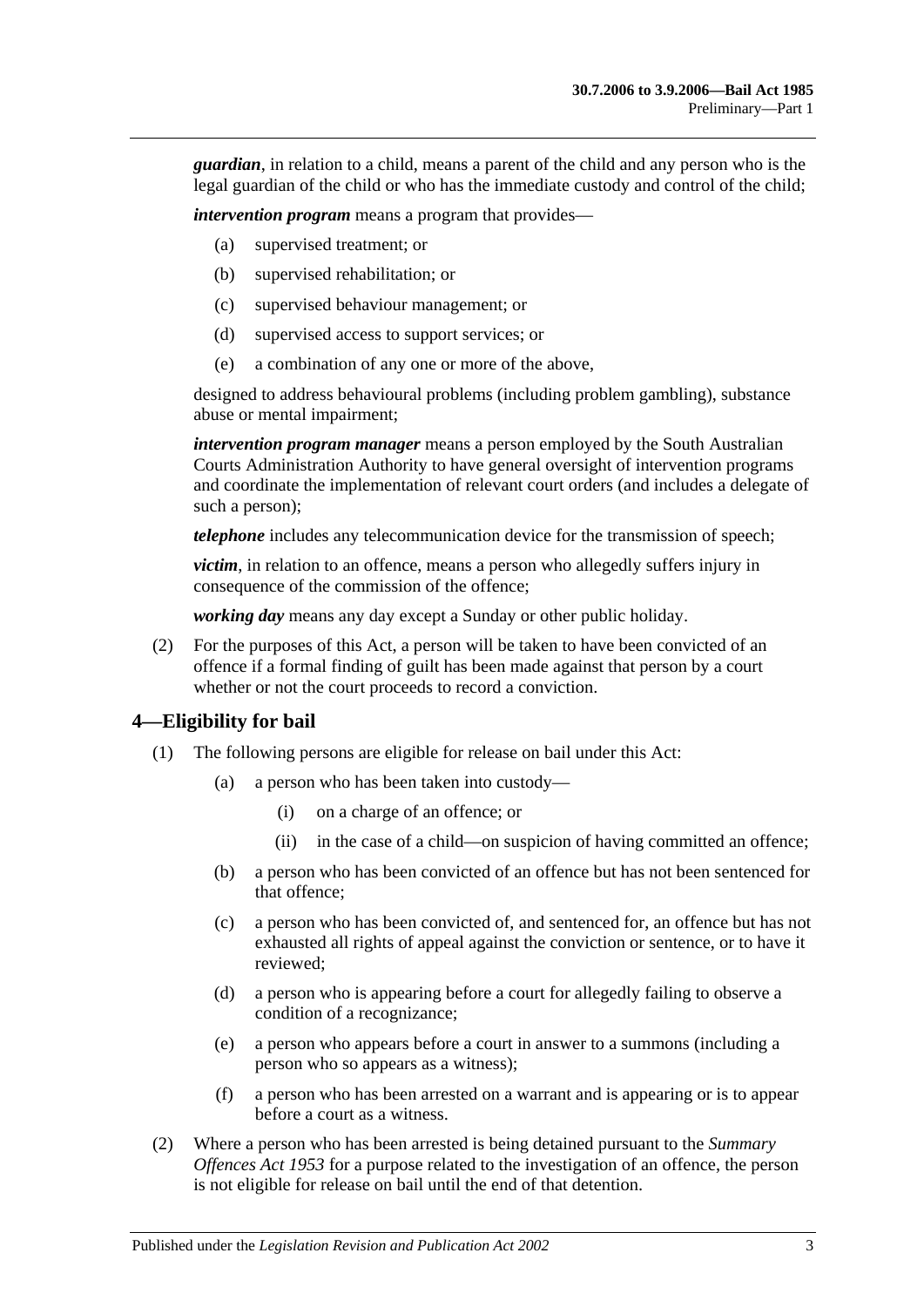#### <span id="page-3-0"></span>**5—Bail authorities**

- (1) The following are constituted as bail authorities for the purposes of this Act:
	- (a) the Supreme Court;
	- (b) a court before which the eligible person has been charged with the offence in respect of which the eligible person has been taken into custody;
	- (c) a court before which the eligible person has appeared for trial or sentencing;
	- (d) where the eligible person—
		- (i) is charged with a summary offence only; or
		- (ii) is charged with an indictable offence but has not appeared before a court for trial or sentencing,

the Magistrates Court;

- (e) where the eligible person—
	- (i) has been arrested on a warrant (other than a warrant endorsed by the court or justice issuing the warrant with a statement excluding the granting of bail by a member of the police force); or
	- (ii) has not appeared before a court charged with the offence in respect of which he or she has been taken into custody,

a member of the police force who is of or above the rank of sergeant or who is in charge of a police station;

- (ea) where the eligible person is appearing before a court in answer to a summons or for allegedly failing to observe a condition of a recognizance—that court;
- (eb) where the eligible person is appearing, or is to appear, as a witness before a court—that court;
- (f) a person authorised or required to release the eligible person on bail under [subsection](#page-3-3) (2).
- <span id="page-3-3"></span>(2) If a warrant for the arrest of a person is issued, the court or justice issuing the warrant may, by endorsement on the warrant—
	- (a) authorise or require a specified person, or a person of a specified class, to release the arrested person on bail; or
	- (b) exclude the granting of bail to the arrested person by a member of the police force.

### <span id="page-3-1"></span>**Part 2—Bail agreements and guarantees**

#### <span id="page-3-4"></span><span id="page-3-2"></span>**6—Nature of bail agreement**

- (1) A bail agreement with a person who has been charged with, or convicted of, an offence is an agreement under which that person makes an undertaking to the Crown—
	- (a) subject to any directions in the agreement to the contrary, to be present throughout all proceedings—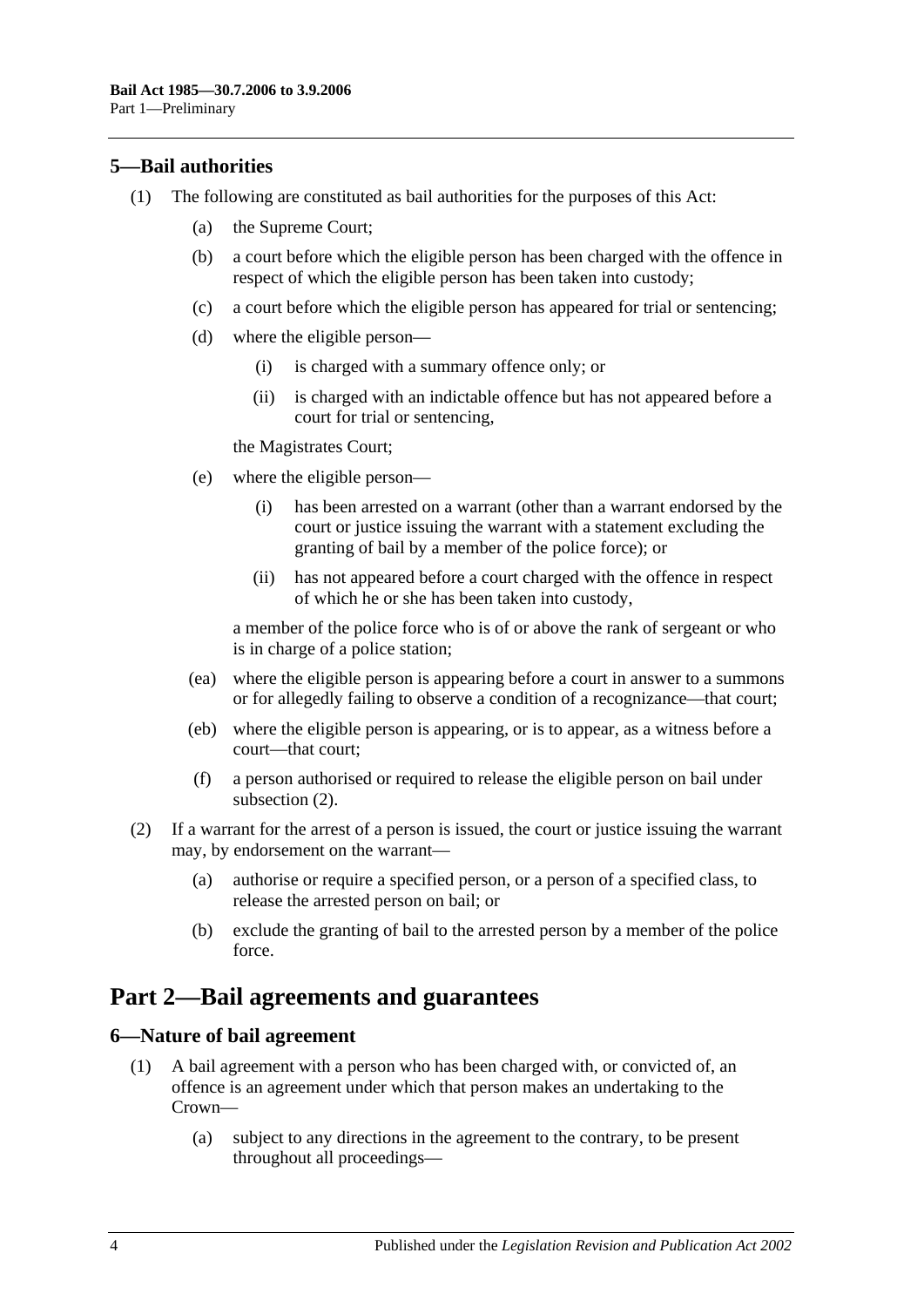- (i) where the person has not been convicted of the offence—relating to any preliminary examination of the charge and to the hearing and determination of the charge;
- (ii) where the person is convicted of the offence—relating to sentencing and to any appeal from, or review of, the conviction or any sentence; and
- (b) to comply with any conditions as to the person's conduct while on bail stipulated in the agreement; and
- (c) if the agreement so provides—to forfeit to the Crown a sum stipulated in the agreement if the person fails, without proper excuse, to comply with a term or condition of the agreement.
- (1a) For the purposes of [subsection](#page-3-4) (1)—
	- (a) a child who has been arrested on suspicion of having committed an offence will, for so long as no charge is actually laid against the child, be taken to have been charged with that suspected offence; and
	- (b) if the child is not charged with that suspected offence but with some other offence arising out of the same circumstances as that suspected offence—a bail agreement entered into by the child relates to that other offence.
- (1b) A bail agreement with a person who is appearing or is to appear before a court as a witness in proceedings (other than proceedings relating to an offence for which that person has been charged or convicted) is an agreement under which that person makes an undertaking to the court—
	- (a) to be present at the proceedings in accordance with the terms of the agreement; and
	- (b) to comply with any conditions as to the person's conduct while on bail stipulated in the agreement; and
	- (c) if the agreement so provides—to forfeit to the Crown a sum stipulated in the agreement if the person fails, without proper excuse, to comply with a term or condition of the agreement.
- (2) A bail agreement must be in the prescribed form.
- (3) Where a bail authority decides to release a person on bail, the bail agreement may be entered into before the bail authority or, unless the bail authority otherwise directs, before—
	- (a) a justice; or
	- (b) a member of the police force of or above the rank of sergeant or in charge of a police station; or
	- (c) if the person is in prison—the person who is in charge of the prison; or
	- (d) any other person specified by the bail authority or any other person of a class specified by the bail authority.
- (4) Notwithstanding the provisions of any other Act, a bail authority may for any sufficient reason, on the application of a person on bail or the Crown, or of its own motion, vary the conditions of a bail agreement or revoke a bail agreement.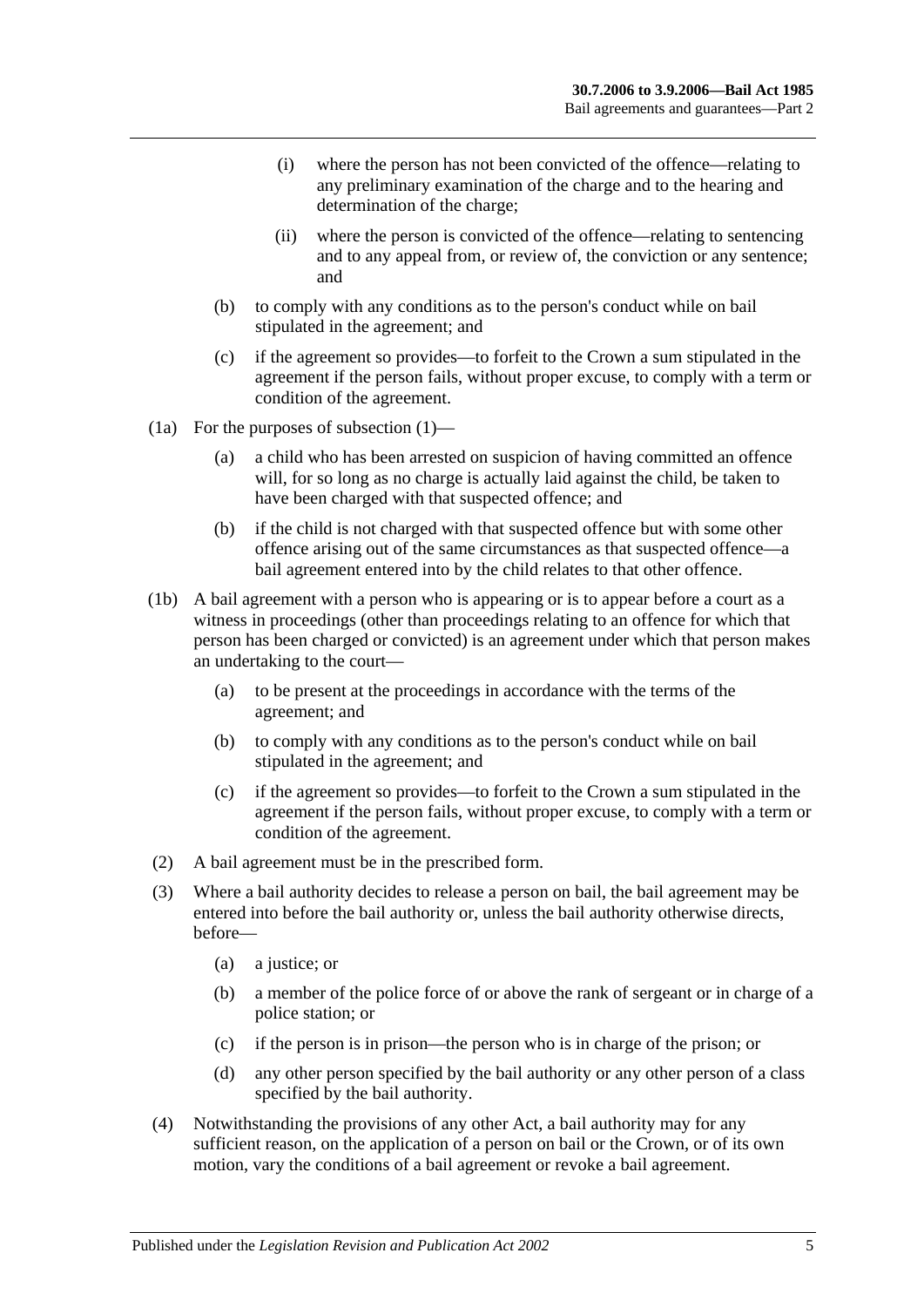(5) Where a bail authority revokes a bail agreement, the bail authority (not being a member of the police force) may, if it is necessary to do so, issue a warrant for the arrest of the person who was released under the agreement.

#### <span id="page-5-0"></span>**7—Guarantee of bail**

- (1) A guarantee of bail is an agreement with the Crown under which a person—
	- (a) guarantees that a person released under a bail agreement will comply with—
		- (i) all the terms and conditions of the agreement; or
		- (ii) such of the terms and conditions of the agreement as are specified in the guarantee; and
	- (b) undertakes that, if that person fails to comply with a term or condition of the bail agreement to which the guarantee relates, he or she (the guarantor) will forfeit to the Crown the sum (if any) specified in the guarantee.
- (2) A guarantee of bail must be in the prescribed form.
- (3) A guarantee of bail may be entered into before the bail authority granting bail or, unless the bail authority otherwise directs, before—
	- (a) a justice; or
	- (b) a member of the police force of or above the rank of sergeant or in charge of a police station; or
	- (c) if the person who is to be released on bail is in prison—the person who is in charge of the prison; or
	- (d) any other person specified by the bail authority or any other person of a class specified by the bail authority.
- (4) A bail authority may for any sufficient reason, on the application of a guarantor, vary the terms of the guarantee or revoke the guarantee.
- (5) Where a bail authority varies or revokes a guarantee, the bail authority may make such consequential variation of the terms of the bail agreement, or revoke the bail agreement, as appears appropriate in the circumstances.
- (6) A guarantor of bail must be of or above the age of 18 years.

### <span id="page-5-2"></span><span id="page-5-1"></span>**Part 3—Applications for release on bail**

### **Division 1—Applications generally**

#### <span id="page-5-4"></span><span id="page-5-3"></span>**8—Form of application**

- (1) Subject to [subsection](#page-6-2) (1a), an application of a person for release on bail—
	- (a) must be in the prescribed form; and
	- (b) must contain the prescribed information; and
	- (c) must be made in accordance with any procedure prescribed by the regulations.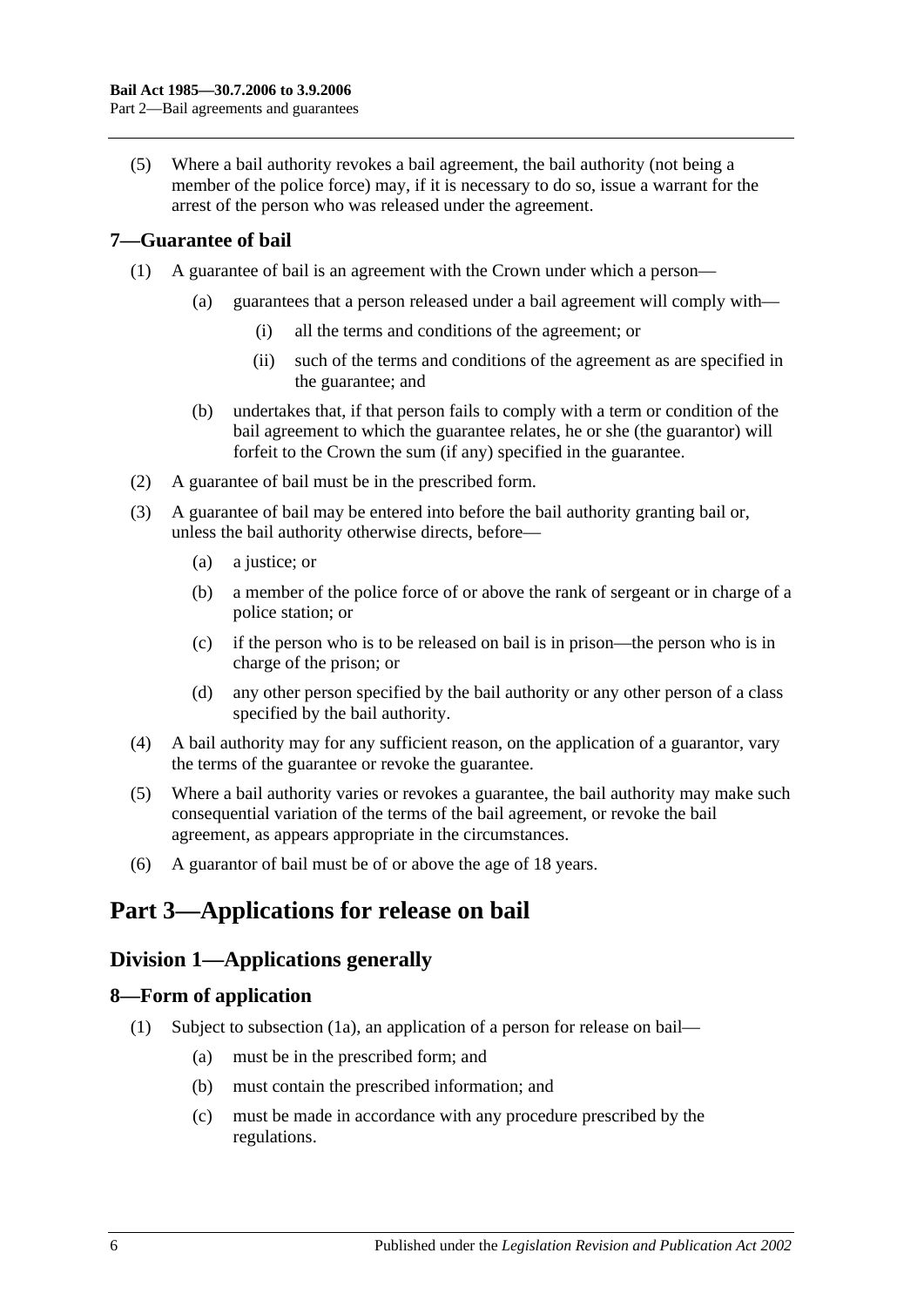- <span id="page-6-2"></span>(1a) An application for release on bail need not be made in accordance with [subsection](#page-5-4) (1)—
	- (a) if the bail authority is satisfied that a less formal application should be permitted in view of the applicant's illiteracy, imperfect command of the English language, intellectual limitations or for any other proper reason; or
	- (b) if the bail authority has access to an application previously made by the applicant and considers that a further written application is unnecessary.
- <span id="page-6-3"></span>(2) A person who has the custody of an eligible person must, at the request of that person—
	- (a) afford such assistance as that person reasonably requires to complete a written application for release on bail; and
	- (b) if the custodian is not a bail authority—transmit the application as soon as practicable to a bail authority.
- (2a) Where the eligible person is a child, a request may be made on behalf of the child under [subsection](#page-6-3) (2) by a guardian of the child.
- (3) Where a written application for release on bail comes before a bail authority for determination, the bail authority may proceed to consider and determine the application notwithstanding that the application was made in the first instance to some other bail authority.

#### <span id="page-6-0"></span>**9—Power of bail authority to make inquiries and to hear evidence**

- (1) Subject to this section, a bail authority to which an application for release on bail is made—
	- (a) may make inquiries, or direct that inquiries be made, of the applicant and other persons who may be able to furnish information relevant to the determination of the application; and
	- (b) if the authority (not being a member of the police force) thinks fit—may take evidence on oath from the applicant or any other person who may be able to furnish information relevant to the determination of the application.
- <span id="page-6-4"></span>(2) Where a bail authority takes evidence, or proposes to take evidence, on oath under [subsection](#page-6-4)  $(1)(b)$ , it must at the request of the applicant or the Crown permit such examination, cross-examination or re-examination of the witness as may be appropriate in the circumstances.

#### <span id="page-6-1"></span>**10—Discretion exercisable by bail authority**

- (1) Where an application for bail is made to a bail authority by an eligible person who has been charged with, but not convicted of, an offence in respect of which he or she has been taken into custody, the bail authority should, subject to this Act, release the applicant on bail unless, having regard to—
	- (a) the gravity of the offence in respect of which the applicant has been taken into custody;
	- (b) the likelihood (if any) that the applicant would, if released—
		- (i) abscond;
		- (ii) offend again;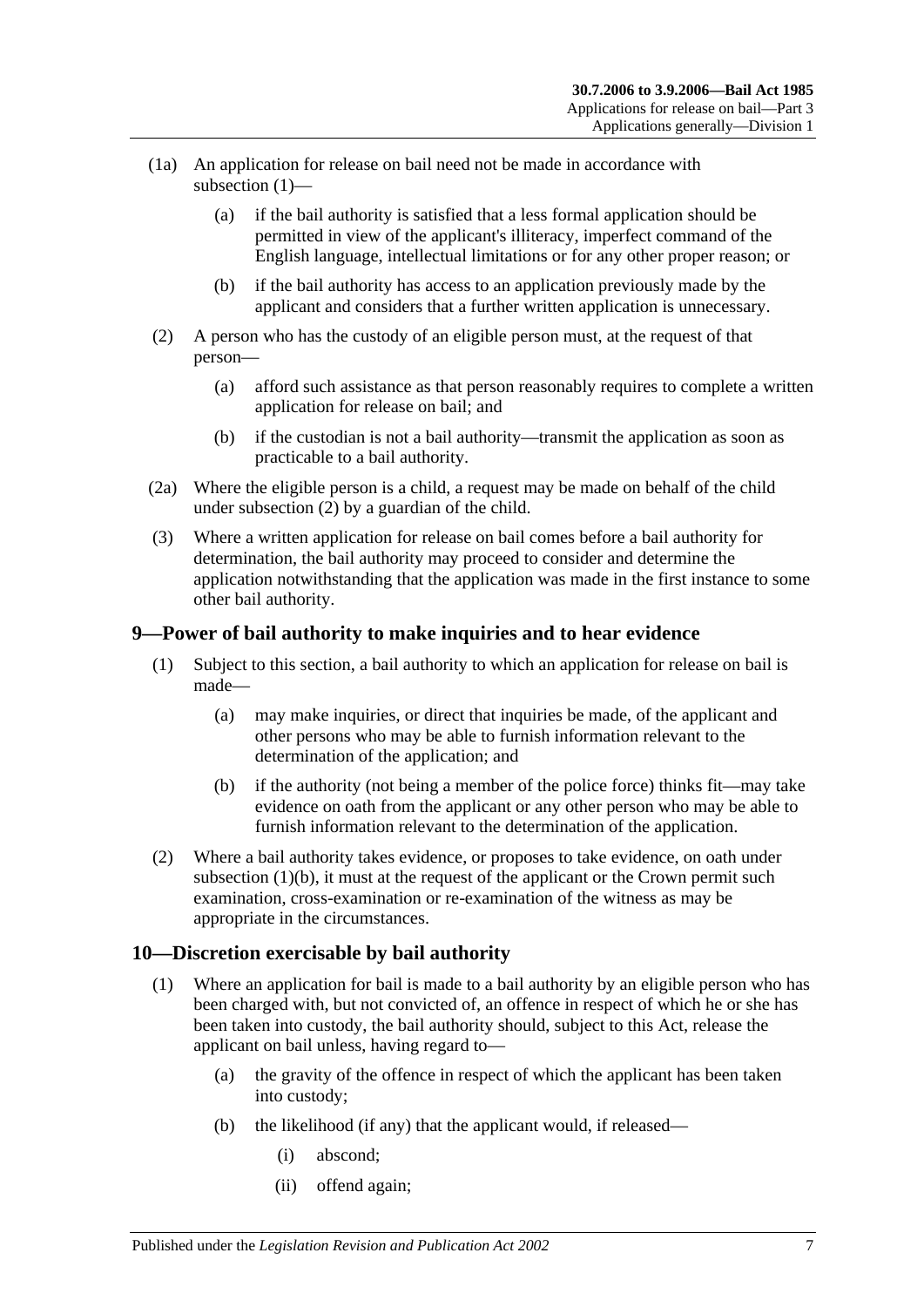- (iii) interfere with evidence, intimidate or suborn witnesses, or hinder police inquiries;
- (d) any need that the applicant may have for physical protection;
- (e) any medical or other care that the applicant may require;
- (f) any previous occasions on which the applicant may have contravened or failed to comply with a term or condition of a bail agreement;
- (g) any other relevant matter,

the bail authority considers that the applicant should not be released on bail.

- (2) Where the applicant has been convicted of the offence in respect of which he or she has been taken into custody, the bail authority has, subject to this Act, an unfettered discretion as to whether the applicant should be released on bail.
- (3) Where the applicant is a person who is appearing or is to appear before a court as a witness in proceedings (other than proceedings relating to an offence for which that person has been charged or convicted), the bail authority should, subject to this Act, release the applicant on bail unless there is a likelihood that the applicant would, if released, abscond.
- (4) Despite the other provisions of this section, where there is a victim of the offence, the bail authority must, in determining whether the applicant should be released on bail, give primary consideration to the need that the victim may have, or perceive, for physical protection from the applicant.

#### <span id="page-7-0"></span>**10A—Presumption against bail in certain cases**

- (1) Despite [section](#page-6-1) 10, bail is not to be granted to a prescribed applicant unless the applicant establishes the existence of special circumstances justifying the applicant's release on bail.
- (2) In this section—

*prescribed applicant* means an applicant taken into custody in relation to any of the following offences if committed, or allegedly committed, by the applicant in the course of attempting to escape pursuit by a police officer or attempting to entice a police officer to engage in a pursuit:

- (a) an offence against section 13 of the *[Criminal Law Consolidation Act](http://www.legislation.sa.gov.au/index.aspx?action=legref&type=act&legtitle=Criminal%20Law%20Consolidation%20Act%201935) 1935* in which the victim's death was caused by the applicant's use of a motor vehicle; or
- (b) an offence against section 19A of the *[Criminal Law Consolidation Act](http://www.legislation.sa.gov.au/index.aspx?action=legref&type=act&legtitle=Criminal%20Law%20Consolidation%20Act%201935) 1935*; or
- (c) an offence against section 29 of the *[Criminal Law Consolidation Act](http://www.legislation.sa.gov.au/index.aspx?action=legref&type=act&legtitle=Criminal%20Law%20Consolidation%20Act%201935) 1935* if the act or omission constituting the offence was done or made by the applicant in the course of the applicant's use of a motor vehicle.

#### <span id="page-7-1"></span>**11—Conditions of bail**

(1) Subject to this section, a bail authority may impose one or more of the conditions referred to in [subsection](#page-8-0) (2).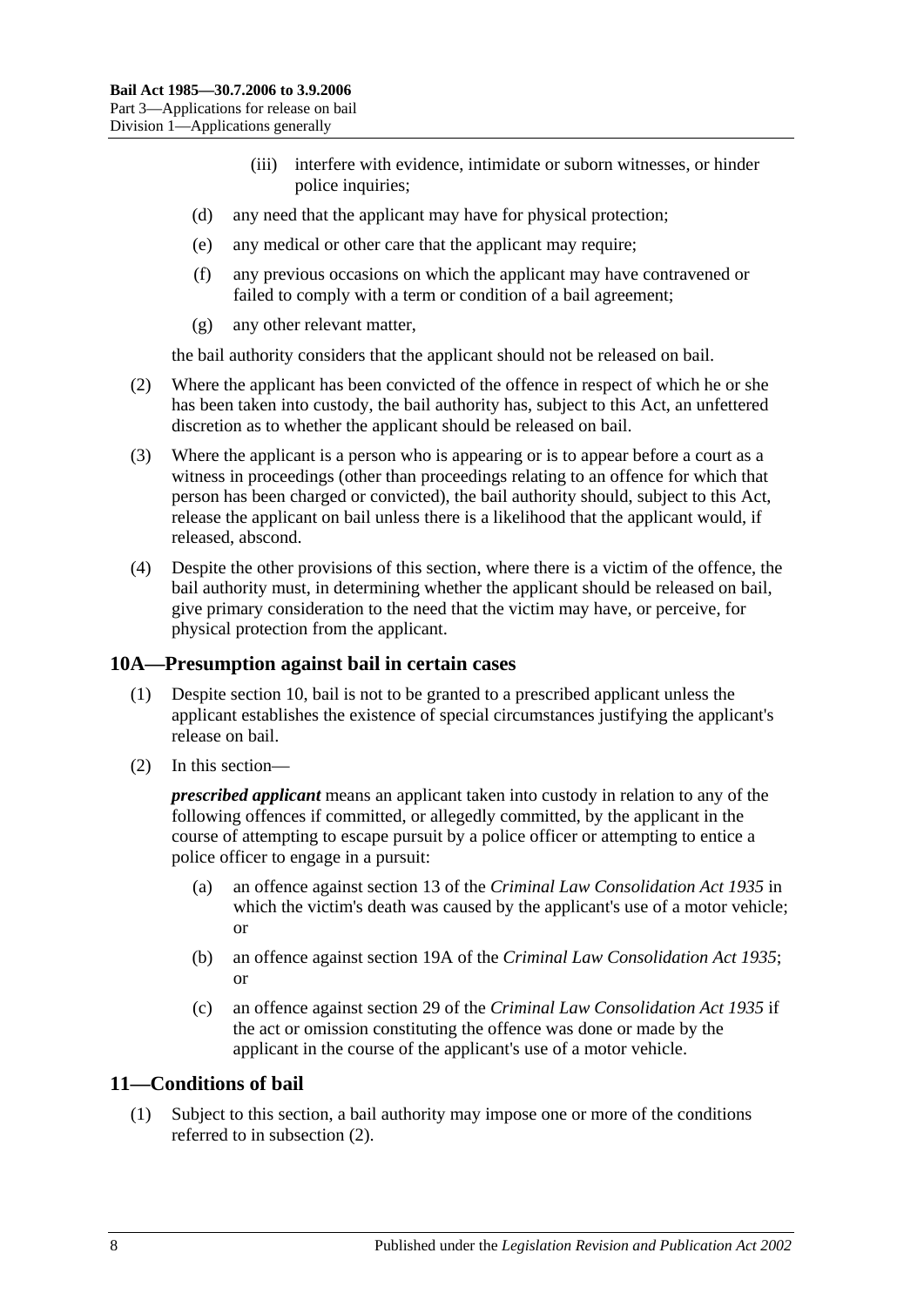- <span id="page-8-3"></span><span id="page-8-2"></span><span id="page-8-0"></span>(2) The conditions that may be imposed in relation to the grant of bail are as follows:
	- (a) that the applicant agree—
		- (i) to reside at a specified address; or
		- (ia) to reside at a specified address and to remain at that place of residence while on bail, not leaving it except for one of the following purposes:
			- (A) remunerated employment; or
			- (B) necessary medical or dental treatment for the applicant; or
			- (C) averting or minimising a serious risk of death or injury (whether to the applicant or some other person); or
			- (D) any other purpose approved by a community corrections officer; or
		- (ii) where there is a victim of the offence in respect of which the applicant has been charged—to comply with such conditions relating to the physical protection of the victim that the authority considers should apply to the applicant while on bail; or
		- (iii) to be under the supervision of a community corrections officer and to obey the lawful directions of the officer; or
		- (iv) to report to the police at a specified place and at specified times; or
		- (v) to surrender any passport that the applicant may possess; or
		- (vi) to comply with any other condition as to the applicant's conduct that the authority considers should apply while on bail;
	- (b) that the applicant provide the bail authority with written assurances from a stipulated number of persons, who are acceptable to the bail authority, that they are acquainted with the applicant and are confident that the applicant will comply with the terms and conditions of a bail agreement;
	- (c) that the applicant agree to forfeit to the Crown a sum of money (to be stipulated in the bail agreement) if the applicant fails, without proper excuse, to comply with a term or condition of the bail agreement;
	- (d) that the applicant provide security of a specified amount or value to secure payment of a monetary forfeiture agreed to under [paragraph](#page-8-1) (c);
	- (e) that the applicant obtain specified guarantees, or guarantees of a specified nature;
	- (f) that a guarantor provide security of a specified amount or value to secure payment of a stipulated monetary forfeiture.
- <span id="page-8-1"></span>(2a) In deciding on the conditions to be imposed in relation to a grant of bail, a bail authority should give special consideration to any submissions made by the Crown on behalf of a victim of the alleged offence.
- (3) A bail authority should not impose a condition under [subsection](#page-8-2)  $(2)(a)(ia)$  or [\(iii\)](#page-8-3) except on the application, or with the consent, of the Crown.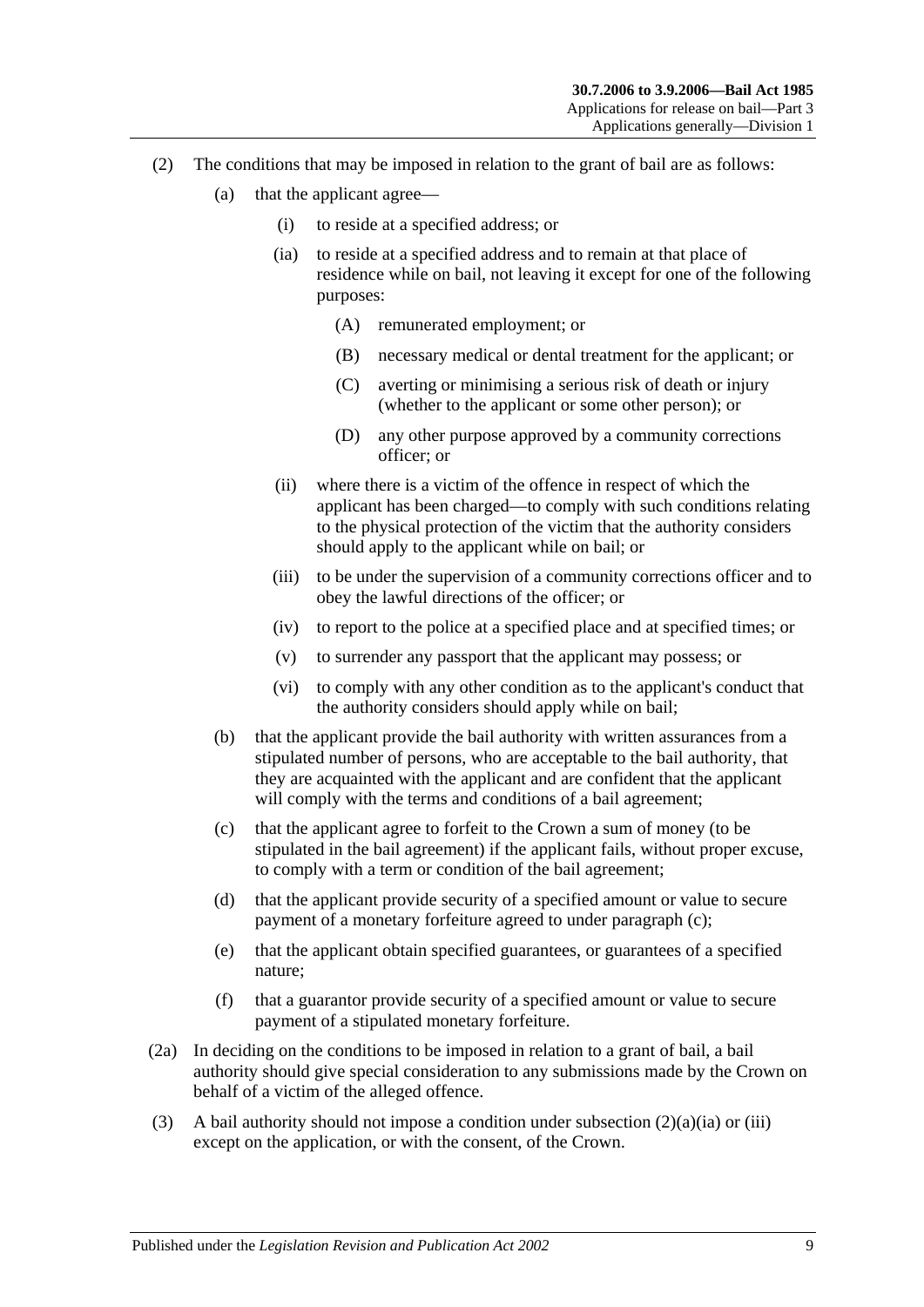- (3a) A bail authority should not impose a condition under [subsection](#page-8-2) (2)(a)(ia) without first obtaining a report (whether oral or in writing) from the Crown on the appropriateness of such a condition being imposed in the applicant's case.
- (4) A condition (other than a condition as to the conduct of the applicant while on bail) must not be imposed under this section unless the condition is, in the opinion of the bail authority, reasonably necessary to ensure that the applicant complies with the bail agreement.
- (5) A financial condition must not be imposed under this section unless the bail authority is of the opinion that the object of ensuring that the applicant complies with the bail agreement cannot be properly secured by a non-financial condition or combination of non-financial conditions.
- (6) It is a condition of every bail agreement that the person released in pursuance of the agreement will not leave the State for any reason—
	- (a) if the person is under the supervision of a community corrections officer—without the permission of the Chief Executive (or his or her nominee) of the administrative unit of which the community corrections officer is an officer or employee;
	- (c) in any other case—without the permission of—
		- (i) a judge or magistrate; or
		- (ii) a member of the police force of or above the rank of sergeant or in charge of a police station.
- (7) A condition imposed under this section must be stipulated in the bail agreement.
- <span id="page-9-0"></span>(7a) Where it is a condition of a bail agreement that the person released in pursuance of the agreement will remain at a particular place of residence, a member of the police force or a community corrections officer authorised by the Minister for the purpose may enter the residence at any time for the purpose of ascertaining whether or not the person is complying with the condition.
- (7b) A person must not hinder a person referred to in [subsection](#page-9-0) (7a) in the exercise of powers under that subsection. Maximum penalty: \$2 500.
- (8) Where it is a condition of a bail agreement that the person released in pursuance of this agreement will be under the supervision of a community corrections officer and obey the lawful directions of that officer, the officer to whom the person is assigned for supervision may give reasonable directions—
	- (a) requiring that person to report to the officer on a regular basis; or
	- (b) requiring that person to notify the officer of any change in the person's place of residence, or in the person's employment; or
	- (c) on any other matter stipulated by the bail authority.
- <span id="page-9-1"></span>(9) Where—
	- (a) a bail authority imposes a condition under this section; but
	- (b) the applicant remains in custody because the condition is not fulfilled,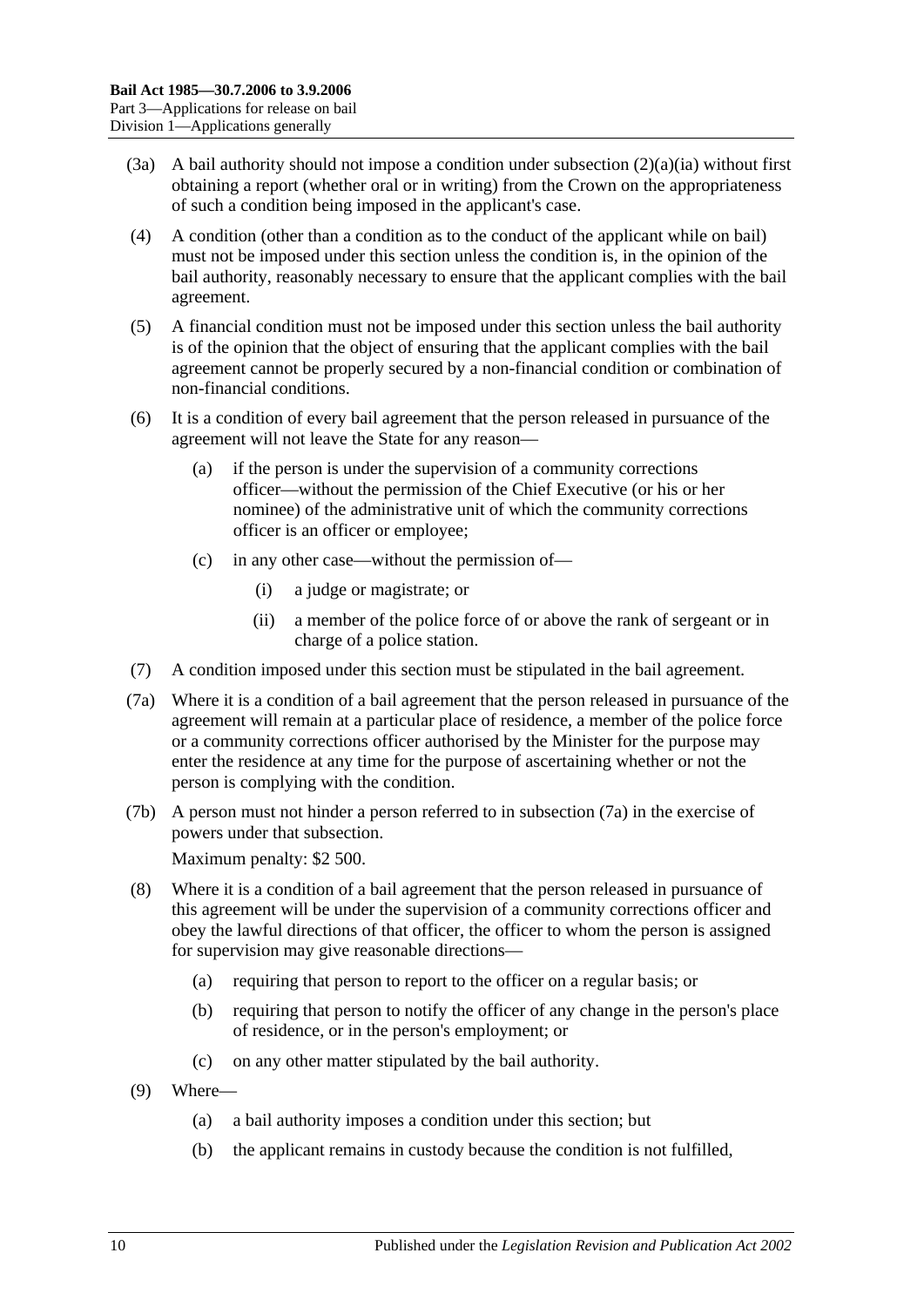the applicant must (if he or she is not sooner released) be brought back before a bail authority for a review of the condition as soon as reasonably practicable and, in any event, within five working days after the condition is imposed.

- (10) A bail authority may, on a review of a condition under [subsection](#page-9-1) (9)—
	- (a) confirm the condition;
	- (b) vary the condition;
	- (c) revoke the condition;
	- (d) impose any other condition under this section that the bail authority thinks fit.
- (11) Where a bail authority imposes a condition requiring a person—
	- (a) to remain at a particular place of residence while on bail; or
	- (b) to be under the supervision of a community corrections officer,

the bail authority must ensure that a copy of the bail agreement is furnished to the relevant responsible Minister.

#### <span id="page-10-0"></span>**12—Refusal of application**

- (1) Where a bail authority decides to refuse an application for release on bail, the bail authority must make a written record of the reasons for its decision.
- (2) The refusal of an application for release on bail does not preclude further applications.

#### <span id="page-10-1"></span>**Division 2—Procedure on arrest**

#### <span id="page-10-2"></span>**13—Procedure on arrest**

- (1) Where a member of the police force arrests a person who is, upon arrest, eligible to apply for release on bail, the member of the police force—
	- (a) must, as soon as reasonably practicable after delivering the arrested person to a police station after making the arrest, take reasonable steps to ensure that the arrested person and, where the arrested person is a child, any guardian who is present, understands that the arrested person is entitled to apply for release on bail under this Act; and
	- (b) must ensure that the arrested person and, where the arrested person is a child, any guardian who is present, receives—
		- (i) a written statement, in the prescribed form, explaining how, and to what authorities, an application for release on bail may be made under this Act; and
		- (ii) the appropriate form for making an application for release on bail.
- (2) An eligible person who is a child and has applied unsuccessfully to a member of the police force for release on bail must, if the child or a guardian so requests, be brought as soon as practicable before the Youth Court of South Australia for the purpose of making an application for release on bail.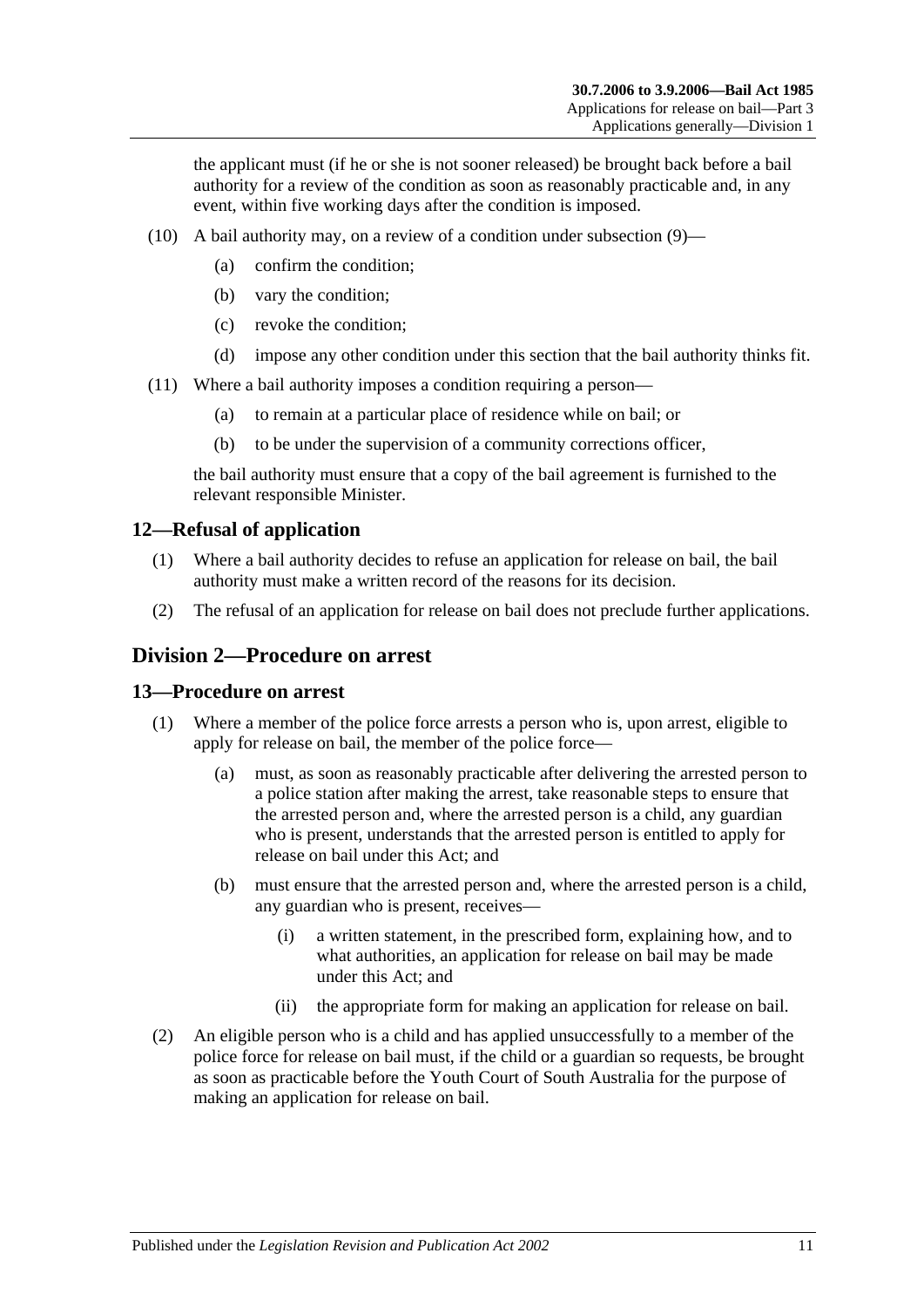- <span id="page-11-3"></span>(3) An eligible person who has been arrested on a charge of an offence must, if not released beforehand, be brought before the appropriate authority on the charge in relation to which he or she was arrested as soon as reasonably practicable on the next working day following the day of arrest but in any event not later than 4 p.m. on that day.
- (4) The appropriate authority before whom a person is brought under [subsection](#page-11-3) (3) must inquire whether that person desires to apply for release on bail and, if the person to whom the inquiry is directed answers affirmatively, the authority must afford the person a reasonable opportunity to apply for release on bail.
- (5) In this section—

*appropriate authority* means—

- (a) in relation to a child—the *Youth Court of South Australia*;
- (b) in any other case—the Magistrates Court.

# <span id="page-11-0"></span>**Part 4—Review of decisions of bail authorities**

#### <span id="page-11-1"></span>**14—Review of decisions of bail authorities**

- (1) A decision of a bail authority (not being the Supreme Court) is subject to review under this section.
- (2) A review may be carried out under this section on the application of the Crown, the person applying for release on bail or, where the person applying for release on bail is a child, the child or a guardian of the child—
	- (a) by the Supreme Court; or
	- (b) where the decision subject to review is a decision of a member of the police force or a court constituted of justices—by a magistrate.
- (3) On a review, the reviewing authority will reconsider the application for release on bail and may make any decision on that application that should, in the opinion of the reviewing authority, have been made in the first instance.
- (4) Where an application for review of a decision of a bail authority is made, the bail authority must furnish the reviewing authority with any documentary or other material in its possession that may be relevant to the review.
- (5) The reviewing authority must hear and determine an application under this section as expeditiously as possible.

### <span id="page-11-4"></span><span id="page-11-2"></span>**15—Telephone review**

- (1) Subject to this section, where—
	- (a) an application for release on bail is made to a member of the police force or a court constituted of justices; and
	- (b) the applicant is dissatisfied with the decision made on the application; and
	- (c) there is no magistrate in the vicinity immediately available to review the decision,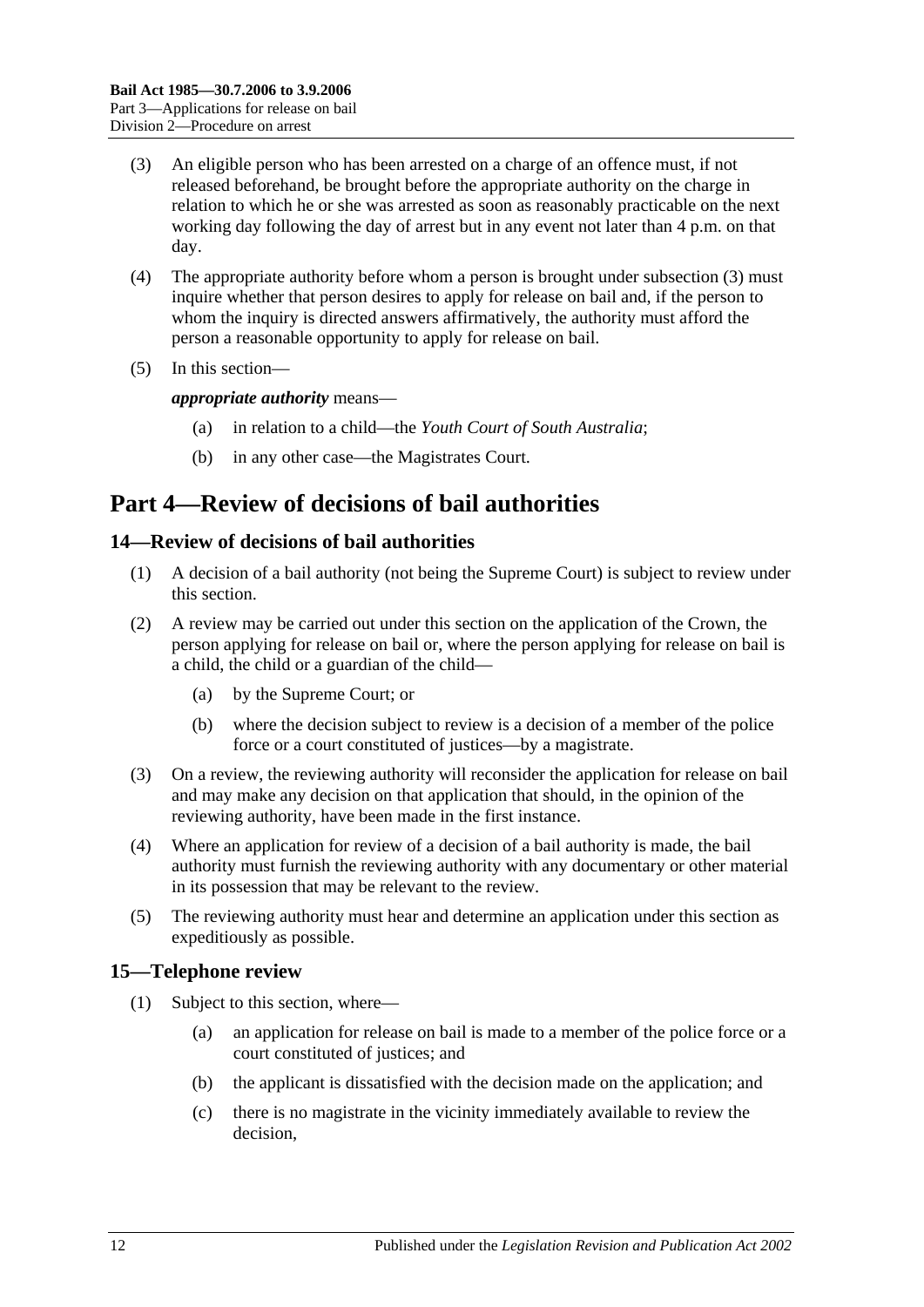the member of the police force or the justices who made the decision must, on the written application of the applicant or, where the applicant is a child, on the written application of the child or a guardian of the child, contact a magistrate by telephone for the purpose of having the decision reviewed.

- (2) Where a magistrate is contacted under [subsection](#page-11-4) (1), the following provisions apply:
	- (a) the magistrate must make such inquiries as the magistrate thinks necessary to satisfy himself or herself of the genuineness of the application for review; and
	- (b) the member of the police force or justices who made the decision must explain to the magistrate—
		- (i) the circumstances of the application for bail; and
		- (ii) the nature of the decision made on the application; and
		- (iii) the reasons for that decision; and
	- (c) the magistrate must then speak with the person who applied for the bail or any legal practitioner representing or assisting that person, and any other person who may be present and who may, in the opinion of the magistrate, assist in explaining the circumstances of the particular case, for the purpose of ensuring that the magistrate is fully informed—
		- (i) of the grounds and circumstances of the application for bail; and
		- (ii) of the reasons for the applicant's dissatisfaction with the decision taken on the application; and
		- (iii) where the applicant is a child—of the circumstances of the child; and
	- (d) if the decision that is the subject of the review was made by justices—the magistrate must then speak with the member of the police force who appeared before the justices and opposed the application for bail (if he or she is present and wishes to speak in relation to the application for review); and
	- (e) the magistrate must then advise the member of the police force or justices who made the original decision of the decision on review, and bail must then be granted or refused in accordance with that decision.
- (3) This section does not apply in relation to a decision made on application to a member of the police force upon arrest where the arrested person (not being a child) can be brought before the Magistrates Court constituted of a magistrate not later than 4 p.m. on the next day following the day of arrest.

#### <span id="page-12-0"></span>**15A—Review of magistrate's decision by Supreme Court**

- (1) Subject to this section, a decision of a magistrate on a review of a decision of a bail authority is subject to review by the Supreme Court.
- (2) A review may be carried out under this section on the application of the Crown, the person applying for release on bail or, where the person applying for release on bail is a child, the child or a guardian of the child.
- (3) A review under this section may only occur with leave of the Supreme Court (which should only be granted where it appears that there may have been some error of law or fact).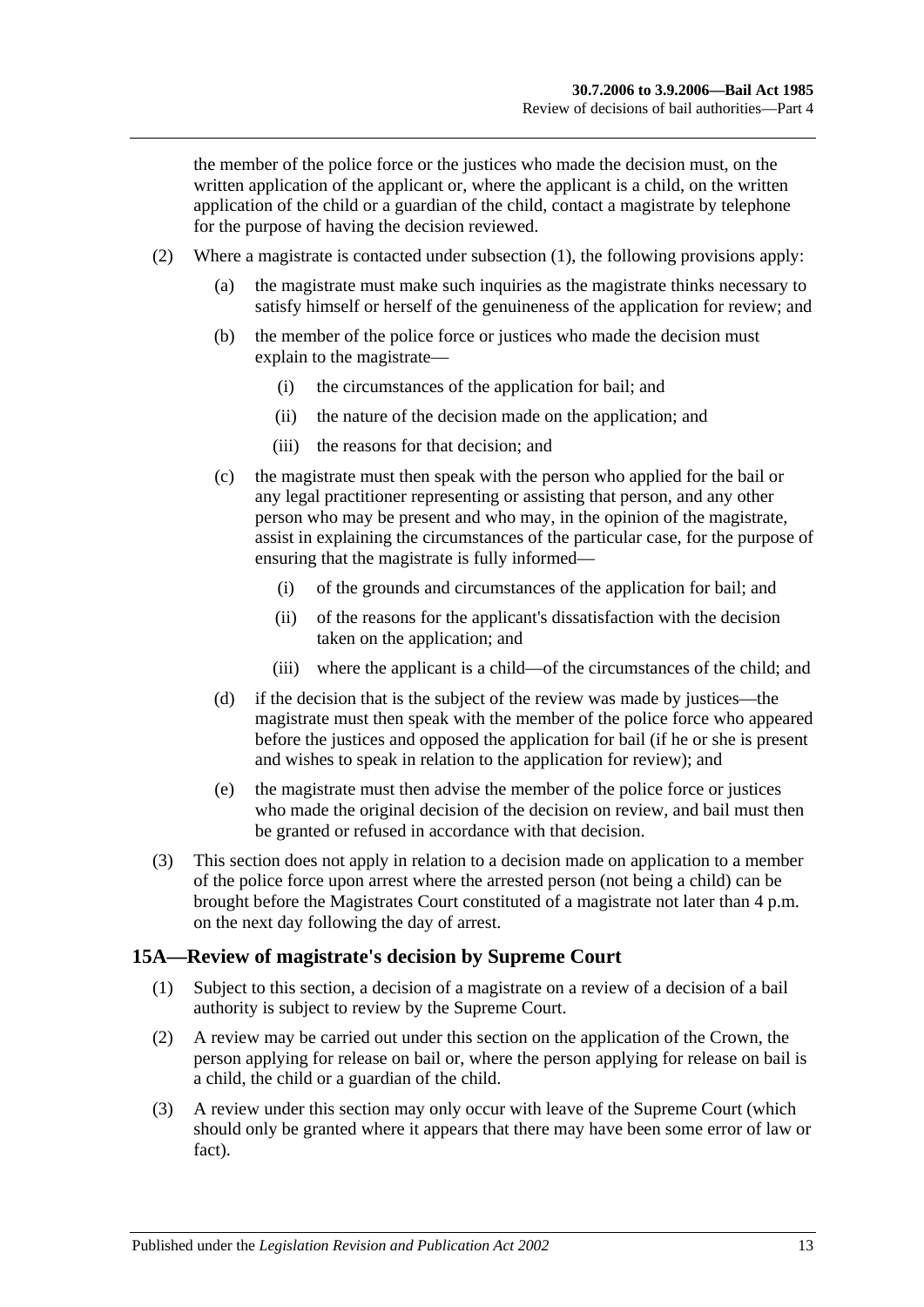#### <span id="page-13-0"></span>**16—Stay of release on application for review**

- (1) Notwithstanding any other provision of this Act, where—
	- $(a)$
- (i) a bail authority decides to release a person on bail; or
- (ii) on a review by a magistrate of a decision to release a person on bail the magistrate decides to release the person on bail; and
- (b) a member of the police force or counsel appearing on behalf of the Crown immediately indicates that an application for review of the decision will be made under this Part,

the release must be deferred.

- <span id="page-13-3"></span>(2) The period of deferral ends when—
	- (a) the review is completed; or
	- (b) a member of the police force or some other person acting on behalf of the Crown files with the bail authority a notice that the Crown does not desire to proceed with the review; or
	- (c) 72 hours elapse,

whichever first occurs.

<span id="page-13-4"></span>(3) If a person is released pursuant to [subsection](#page-13-3) (2)(b) or [\(c\),](#page-13-4) the conditions of bail are those that would have applied had the person's release not been deferred.

### <span id="page-13-1"></span>**Part 5—Enforcement and termination of bail**

#### <span id="page-13-2"></span>**17—Non-compliance with bail agreement constitutes offence**

(1) A person who, without reasonable excuse, contravenes or fails to comply with a term or condition of a bail agreement is guilty of an offence.

Maximum penalty: \$10 000 or imprisonment for 2 years.

- (2) A penalty imposed under this section must not exceed the maximum penalty that may be imposed for the principal offence.
- (3) A penalty imposed under this section is in addition to any pecuniary forfeiture that the convicted person suffers or may suffer in consequence of the offence.
- (4) A reference in this section to the principal offence is a reference to—
	- (a) the offence with which the person released on bail was charged; or
	- (b) where that person was charged with a number of offences—that one of the offences that attracts the highest penalty.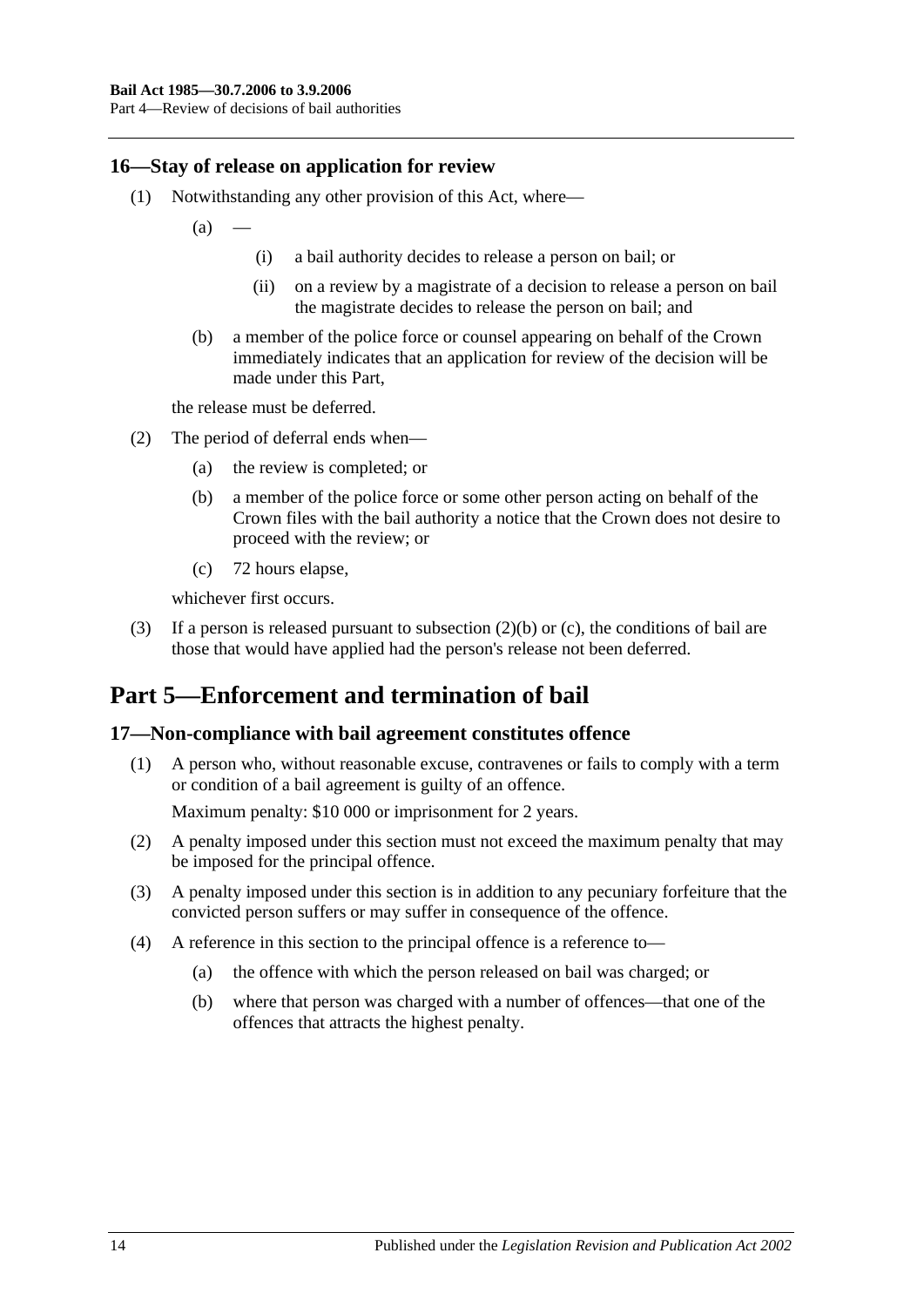### <span id="page-14-0"></span>**17A—Guarantor must inform member of police force if person fails to comply with bail agreement**

Where a guarantor knows, or has reasonable cause to suspect, that the person released under the bail agreement has failed to comply with a term or condition of the agreement in relation to which his or her guarantee has been given, the guarantor must take reasonable steps to inform a member of the police force that the failure has, or may have, occurred.

Maximum penalty: \$1 250.

#### <span id="page-14-1"></span>**18—Arrest of eligible person on non-compliance with bail agreement**

- (1) Where it appears to a court or justice that a person released on bail has contravened or failed to comply with a term or condition of a bail agreement, it may—
	- (a) cancel the right of the person to be at liberty in pursuance of the agreement; and
	- (b) if it appears necessary or desirable to do so—issue a warrant for the person's arrest.
- <span id="page-14-3"></span>(2) A member of the police force may arrest without warrant a person released on bail if he or she has reasonable grounds for believing that the person—
	- (a) intends to abscond; or
	- (b) is contravening or failing to comply with a bail agreement; or
	- (c) has contravened or failed to comply with a bail agreement.
- (3) A person who is arrested without warrant pursuant to [subsection](#page-14-3) (2) must, after being delivered into custody at a police station, be brought as soon as practicable before—
	- (a) the court before which the person is bound to appear; or
	- (b) the Magistrates Court.

#### <span id="page-14-4"></span><span id="page-14-2"></span>**19—Estreatment**

- (1) Where a person who has been released in pursuance of a bail agreement contravenes or fails to comply with a term or condition of the agreement—
	- (a) the court before which that person is bound to appear; or
	- (b) the Magistrates Court,

may on the application of the Crown, or of its own motion, order that a pecuniary forfeiture stipulated in a bail agreement or a guarantee be carried into effect.

- (2) An order for pecuniary forfeiture under [subsection](#page-14-4) (1) may provide that the order is not to be carried into effect until a subsequent day to be fixed by the court making the order.
- (3) Where a court makes an order under this section, the court may at any time for any sufficient reason on the application of the person in relation to whom the order is made, or of its own motion—
	- (a) reduce the amount of the forfeiture as stipulated in the bail agreement or guarantee; or
	- (b) rescind its order.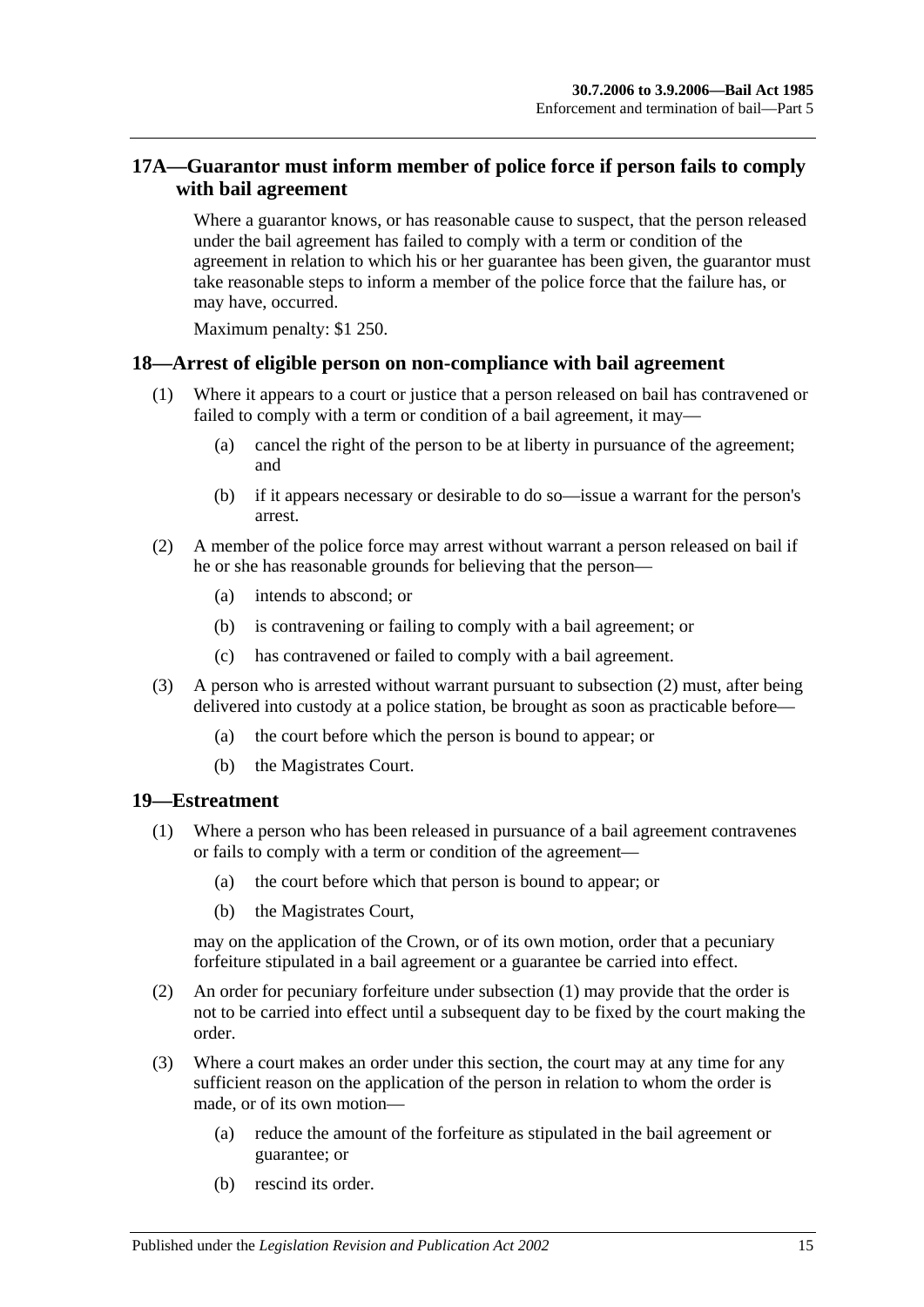- (3a) A court that makes an order under this section may allow time for payment of the amount forfeited and, if appropriate, direct that the amount be paid in instalments.
- (4) The amount of a pecuniary forfeiture that is carried into effect pursuant to an order under this section may be recovered as a fine.

#### <span id="page-15-0"></span>**20—Termination of bail agreement**

When a person who is on bail is sentenced, or discharged without sentence, the bail agreement and guarantees (if any) terminate.

### <span id="page-15-1"></span>**Part 6—Miscellaneous**

#### <span id="page-15-2"></span>**21—Evidence**

An apparently genuine document purporting to be a bail agreement or guarantee, or a copy of a bail agreement or guarantee, will be accepted by any court or justice as evidence of the bail agreement or guarantee and of its terms and conditions.

#### <span id="page-15-3"></span>**21A—Applications on behalf of the Crown**

An application may be made or a consent given under this Act on behalf of the Crown  $by-$ 

- (a) the Director of Public Prosecutions; or
- (b) a person acting on the instructions of the Crown; or
- (c) any member of the police force.

#### <span id="page-15-4"></span>**21B—Intervention programs**

- (1) When a court releases a person who has been charged with an offence on bail, the court may make it a condition of the bail agreement that the person undertake an intervention program.
- (2) However—
	- (a) if the person does not agree to the imposition of such a condition, the court cannot impose it; and
	- (b) before the court imposes such a condition the court must satisfy itself that—
		- (i) the person is eligible for the services to be included on the program in accordance with applicable eligibility criteria (if any); and
		- (ii) those services are available for the person at a suitable time and place.
- (3) The court may make appropriate orders for assessment of the person to determine—
	- (a) a form of intervention program that is appropriate for the person; and
	- (b) the person's eligibility for the services included on the program,

and may release the person on bail on condition that he or she undertake the assessment as ordered.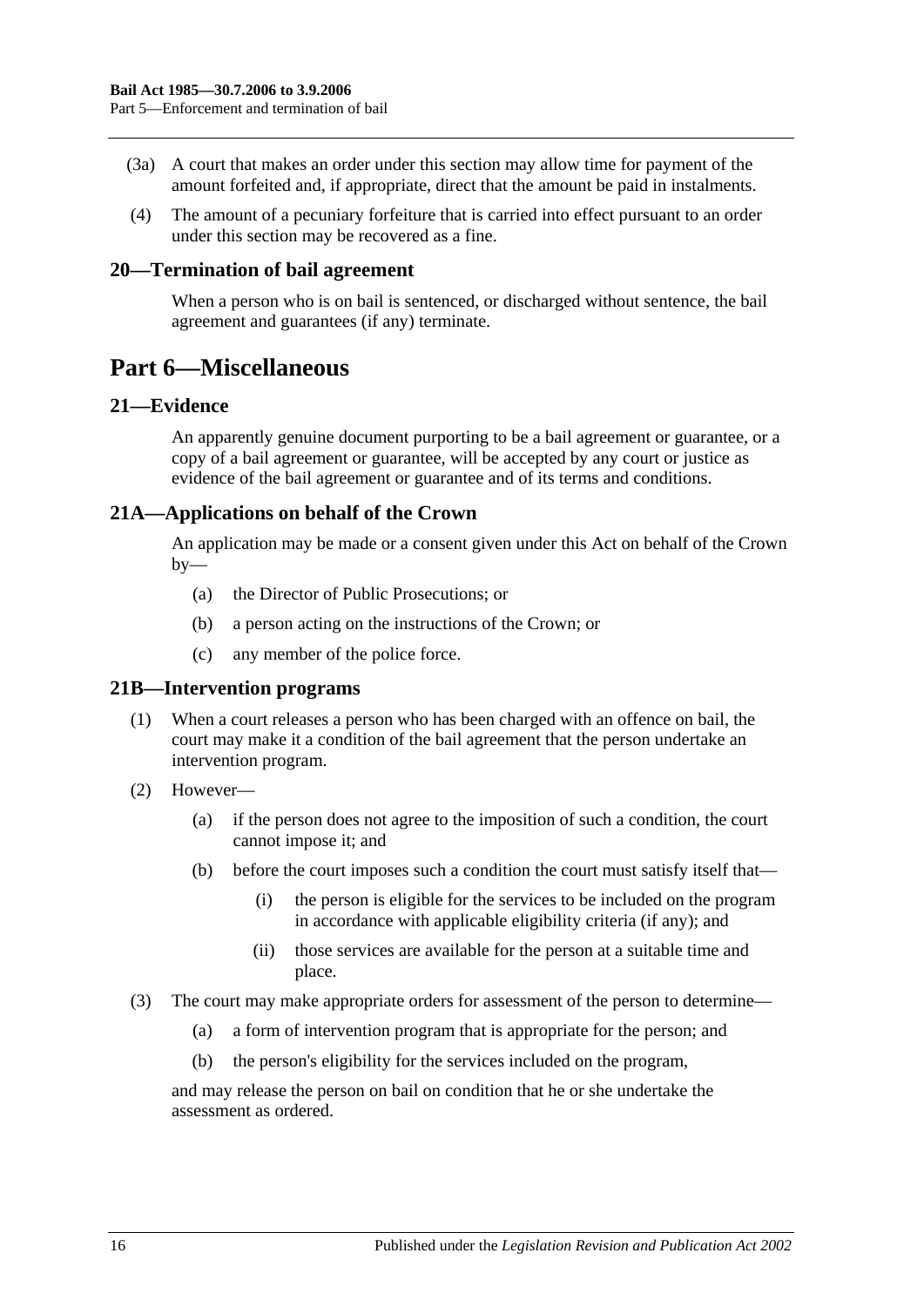- <span id="page-16-1"></span>(4) Where a bail agreement contains a condition under this section—
	- (a) the person released on bail under the agreement must comply with conditions regulating his or her participation in the assessment or intervention program notified from time to time by the person's case manager; and
	- (b) a failure to comply with a requirement under [paragraph](#page-16-1) (a) may be regarded as a breach of a condition of the bail agreement.
- (5) The court may, at any time, on application by a person released on bail on condition that he or she participate in an assessment or intervention program, make an order revoking or varying the condition.
- (6) If an intervention program manager considers that—
	- (a) a person has failed to comply with a condition regulating the person's participation in an assessment or intervention program; and
	- (b) the failure to comply (of itself or in connection with other matters) suggests that the person is unwilling to participate in the assessment or program as directed,

the manager must refer the matter to the court and the court must then determine whether the failure to comply constitutes a breach of the bail agreement.

- (7) A certificate apparently signed—
	- (a) by an intervention program manager as to—
		- (i) whether the services to be included on a program are available for a particular person and, if so, when they will be available; or
		- (ii) whether a particular person is eligible for the services to be included on a program; or
	- (b) by a case manager as to whether a particular person has complied with conditions regulating his or her participation in an assessment or intervention program,

is admissible as evidence of the matter so certified.

#### <span id="page-16-0"></span>**21C—Power of delegation—intervention program manager**

- (1) An intervention program manager may, by instrument in writing, delegate a power or function under this Act—
	- (a) to a particular person; or
	- (b) to the person for the time being occupying a particular position.
- (2) A power or function so delegated under this section may, if the instrument of delegation so provides, be further delegated.
- (3) A delegation—
	- (a) may be absolute or conditional; and
	- (b) does not derogate from the power of the delegator to act in a matter; and
	- (c) is revocable at will.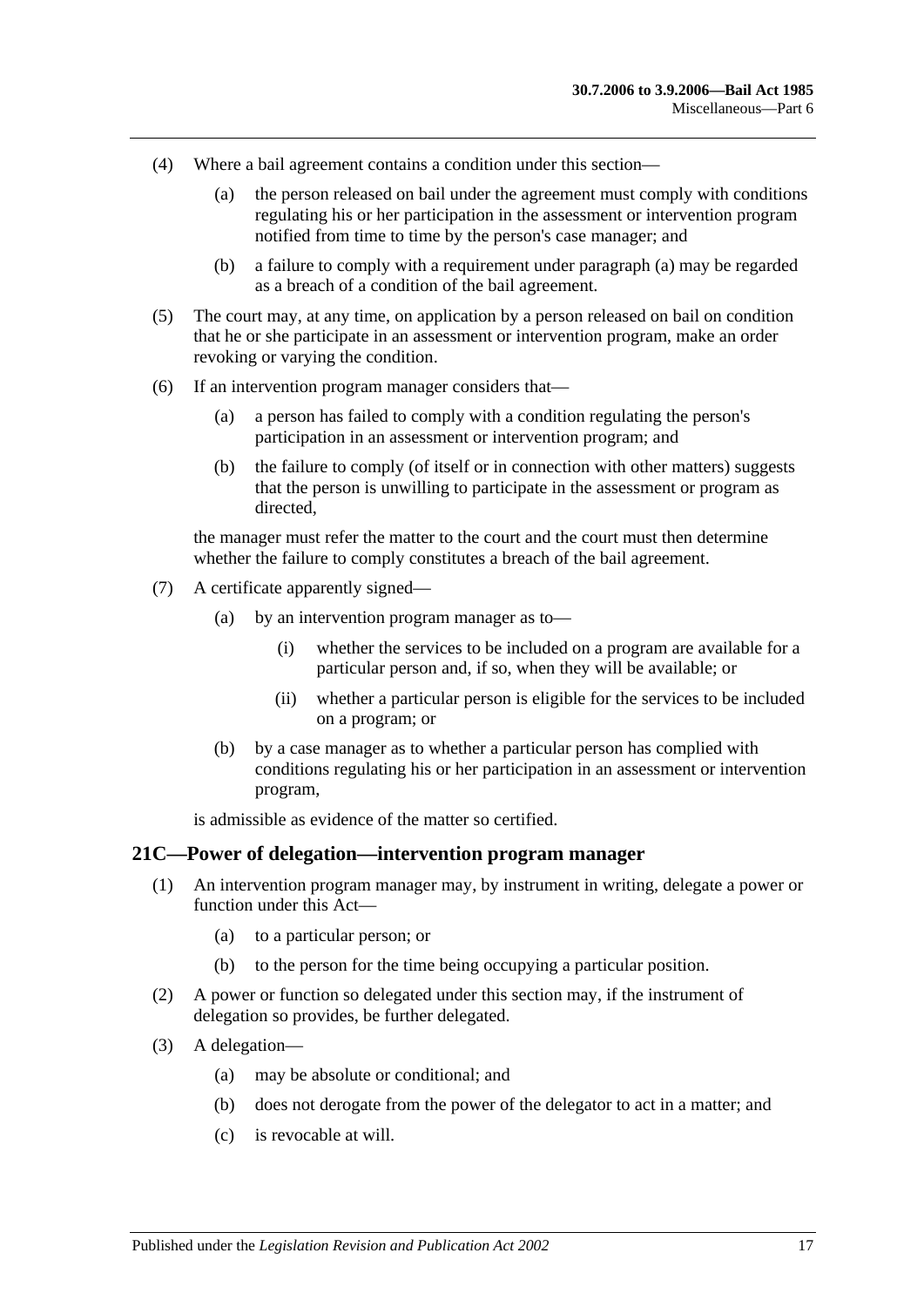#### <span id="page-17-0"></span>**22—False information on bail applications**

A person who provides false information in an application for release on bail knowing it to be false is guilty of an offence.

Maximum penalty: \$1 250.

#### <span id="page-17-1"></span>**23—Period of release on bail not to count as part of sentence**

Where a person under sentence of imprisonment is released on bail pending the hearing and determination of an appeal, the period of release does not count as part of the sentence.

#### <span id="page-17-2"></span>**24—Act not to affect provisions relating to restraining orders**

Nothing in this Act affects the operation of—

- (a) the *[Domestic Violence Act](http://www.legislation.sa.gov.au/index.aspx?action=legref&type=act&legtitle=Domestic%20Violence%20Act%201994) 1994*; or
- (b) the provisions of the *[Summary Procedure Act](http://www.legislation.sa.gov.au/index.aspx?action=legref&type=act&legtitle=Summary%20Procedure%20Act%201921) 1921* relating to restraining orders.

#### <span id="page-17-3"></span>**25—Non-application of 48 Geo. III c. 58 in this State**

The Act of the Imperial Parliament 48 Geo. III c. 58 has no further force or effect in this State.

#### <span id="page-17-4"></span>**26—Regulations**

The Governor may make such regulations as are contemplated by this Act or as are necessary or expedient for the purposes of this Act.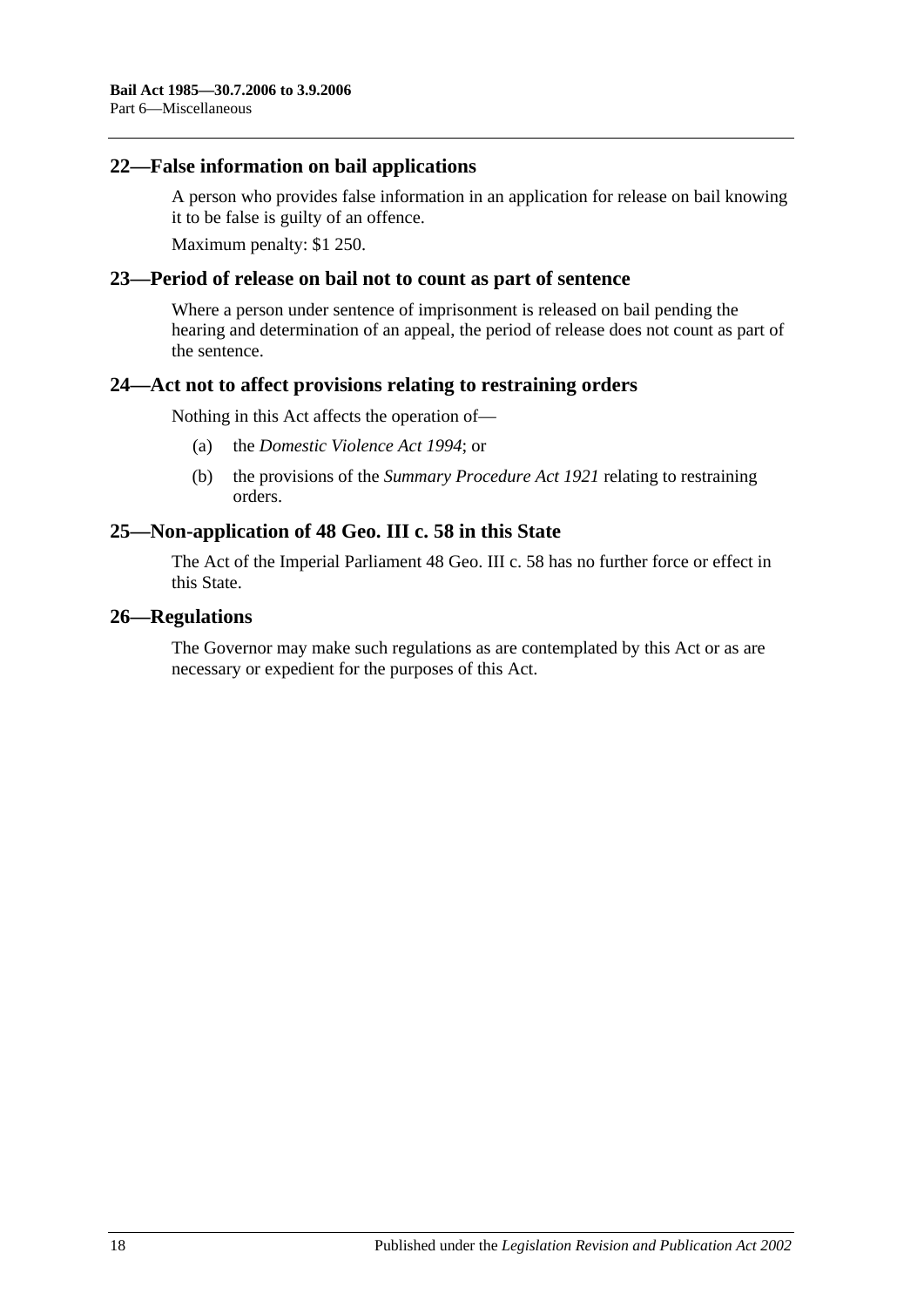# <span id="page-18-0"></span>**Legislative history**

#### **Notes**

- Amendments of this version that are uncommenced are not incorporated into the text.
- Please note—References in the legislation to other legislation or instruments or to titles of bodies or offices are not automatically updated as part of the program for the revision and publication of legislation and therefore may be obsolete.
- Earlier versions of this Act (historical versions) are listed at the end of the legislative history.
- For further information relating to the Act and subordinate legislation made under the Act see the Index of South Australian Statutes or www.legislation.sa.gov.au.

### **Principal Act and amendments**

New entries appear in bold.

| Year | No | Title                                                                                           | Assent     | Commencement                                                           |
|------|----|-------------------------------------------------------------------------------------------------|------------|------------------------------------------------------------------------|
| 1985 | 5  | Bail Act 1985                                                                                   | 7.3.1985   | 7.7.1985 (Gazette 9.5.1985 p1399)                                      |
| 1986 | 33 | Statutes Amendment (Children's Bail) 10.4.1986<br>Act 1986                                      |            | 30.3.1987 (Gazette 26.2.1987 p440)                                     |
| 1987 | 32 | <b>Bail Act Amendment Act 1987</b>                                                              | 23.4.1987  | 4.10.1987 (Gazette 30.7.1987 p273)                                     |
| 1990 | 23 | <b>Statute Law Revision Act 1990</b>                                                            | 26.4.1990  | Sch 2-29.6.1990 (Gazette 14.6.1990<br>p1606                            |
| 1991 | 49 | <b>Director of Public Prosecutions</b><br>Act 1991                                              | 21.11.1991 | 6.7.1992 (Gazette 25.6.1992 p1869)                                     |
| 1991 | 69 | <b>Statutes Repeal and Amendment</b><br>(Courts) Act 1991                                       | 12.12.1991 | 6.7.1992 (Gazette 2.7.1992 p209)                                       |
| 1993 | 62 | <b>Statutes Amendment (Courts)</b><br>Act 1993                                                  | 27.5.1993  | ss 19-23-1.7.1993 (Gazette 24.6.1993<br>p2047                          |
| 1993 | 94 | <b>Statutes Repeal and Amendment</b><br>(Children's Protection and Young<br>Offenders) Act 1993 | 4.11.1993  | 1.1.1994 (Gazette 4.11.1993 p2177)                                     |
| 1994 | 22 | Domestic Violence Act 1994                                                                      | 26.5.1994  | 1.8.1994 (Gazette 14.7.1994 p68)                                       |
| 1995 | 27 | <b>Statutes Amendment</b><br>(Attorney-General's Portfolio)<br>Act 1995                         | 27.4.1995  | ss 4-11-10.7.1995 (Gazette 29.6.1995<br>p2973                          |
| 1996 | 67 | <b>Statutes Amendment</b><br>(Attorney-General's Portfolio)<br>Act 1996                         | 15.8.1996  | ss 4 & 5-17.10.1996 (Gazette<br>17.10.1996 p1361)                      |
| 1999 | 42 | <b>Statutes Amendment and Repeal</b><br>(Justice Portfolio) Act 1999                            | 5.8.1999   | Pt 3 (ss $5-10$ )-1.9.2000 (Gazette<br>11.5.2000 p2472)                |
| 2005 | 49 | <b>Statutes Amendment (Intervention</b><br>Programs and Sentencing Procedures)<br>Act 2005      | 27.10.2005 | Pt 2 (ss $4 \& 5$ ) and Sch 1-19.12.2005<br>(Gazette 15.12.2005 p4326) |
| 2005 | 56 | Justices of the Peace Act 2005                                                                  | 17.11.2005 | Sch 2 (cl 7)-1.7.2006 (Gazette<br>22.6.2006 p2012)                     |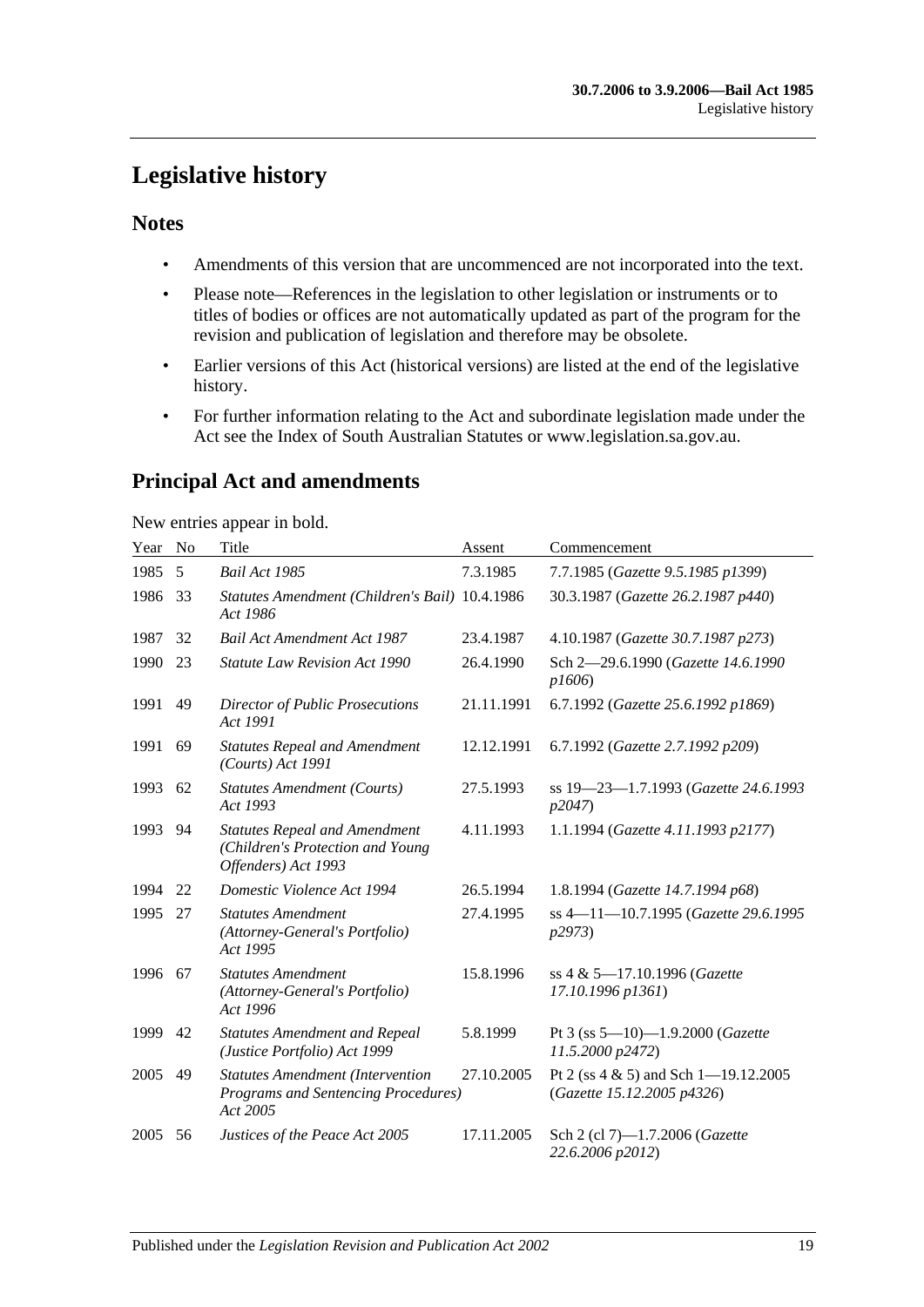| 2005 81 | <b>Statutes Amendment (Vehicle and</b><br>Vessel Offences) Act 2005 | 8.12.2005 | Pt 3 (s 13)-30.7.2006 ( <i>Gazette</i><br>27.7.2006 p2400)                    |
|---------|---------------------------------------------------------------------|-----------|-------------------------------------------------------------------------------|
| 2006 17 | Statutes Amendment (New Rules of<br>Civil Procedure) Act 2006       | 6.7.2006  | Pt 11 (ss $45-47$ ) $-4.9.2006$ ( <i>Gazette</i><br>$17.8.2006 \text{ p}2831$ |

### **Provisions amended**

New entries appear in bold.

Entries that relate to provisions that have been deleted appear in italics.

| Provision                        | How varied                                                 | Commencement |
|----------------------------------|------------------------------------------------------------|--------------|
| Pt1                              |                                                            |              |
| s <sub>2</sub>                   | deleted by $23/1990 s 3(1)$ (Sch 2)                        | 29.6.1990    |
| s(1)                             |                                                            |              |
| s(3(1))                          | s 3 redesignated as s $3(1)$ by $33/1986$ s $3(c)$         | 30.3.1987    |
| case manager                     | inserted by $49/2005$ s $4(1)$                             | 19.12.2005   |
| child                            | inserted by $33/1986$ s $3(a)$                             | 30.3.1987    |
| community<br>corrections officer | inserted by 42/1999 s 5                                    | 1.9.2000     |
| guardian                         | inserted by $33/1986$ s $3(b)$                             | 30.3.1987    |
| intervention<br>program          | inserted by $49/2005$ s $4(2)$                             | 19.12.2005   |
| intervention<br>program manager  | inserted by $49/2005$ s $4(2)$                             | 19.12.2005   |
| victim                           | amended by 32/1987 s 3                                     | 4.10.1987    |
| s(2)                             | inserted by $33/1986$ s 3(c)                               | 30.3.1987    |
|                                  | amended by 23/1990 s 3(1) (Sch 2)                          | 29.6.1990    |
| s <sub>4</sub>                   |                                                            |              |
| s(4(1))                          | s 4 amended by $33/1986$ s $3(d)$                          | 30.3.1987    |
|                                  | s 4 amended and redesignated as $s$ 4(1) by<br>32/1987 s 4 | 4.10.1987    |
|                                  | amended by 23/1990 s 3(1) (Sch 2)                          | 29.6.1990    |
|                                  | amended by 62/1993 s 19                                    | 1.7.1993     |
| s(4(2)                           | inserted by $32/1987$ s 4(c)                               | 4.10.1987    |
| s <sub>5</sub>                   |                                                            |              |
| s 5(1)                           | amended by 32/1987 s 5                                     | 4.10.1987    |
|                                  | amended by 23/1990 s 3(1) (Sch 2)                          | 29.6.1990    |
|                                  | amended by 62/1993 s 20                                    | 1.7.1993     |
|                                  | amended by 27/1995 s 4                                     | 10.7.1995    |
|                                  | amended by $67/1996$ s $4(a)$                              | 17.10.1996   |
|                                  | amended by 56/2005 Sch 2 cl 7                              | 1.7.2006     |
| $s\ 5(2)$                        | substituted by $67/1996$ s $4(b)$                          | 17.10.1996   |
| Pt 2                             |                                                            |              |
| s <sub>6</sub>                   |                                                            |              |
| s(6(1))                          | amended by 23/1990 s 3(1) (Sch 2)                          | 29.6.1990    |
|                                  | amended by $62/1993$ s $21(a)$                             | 1.7.1993     |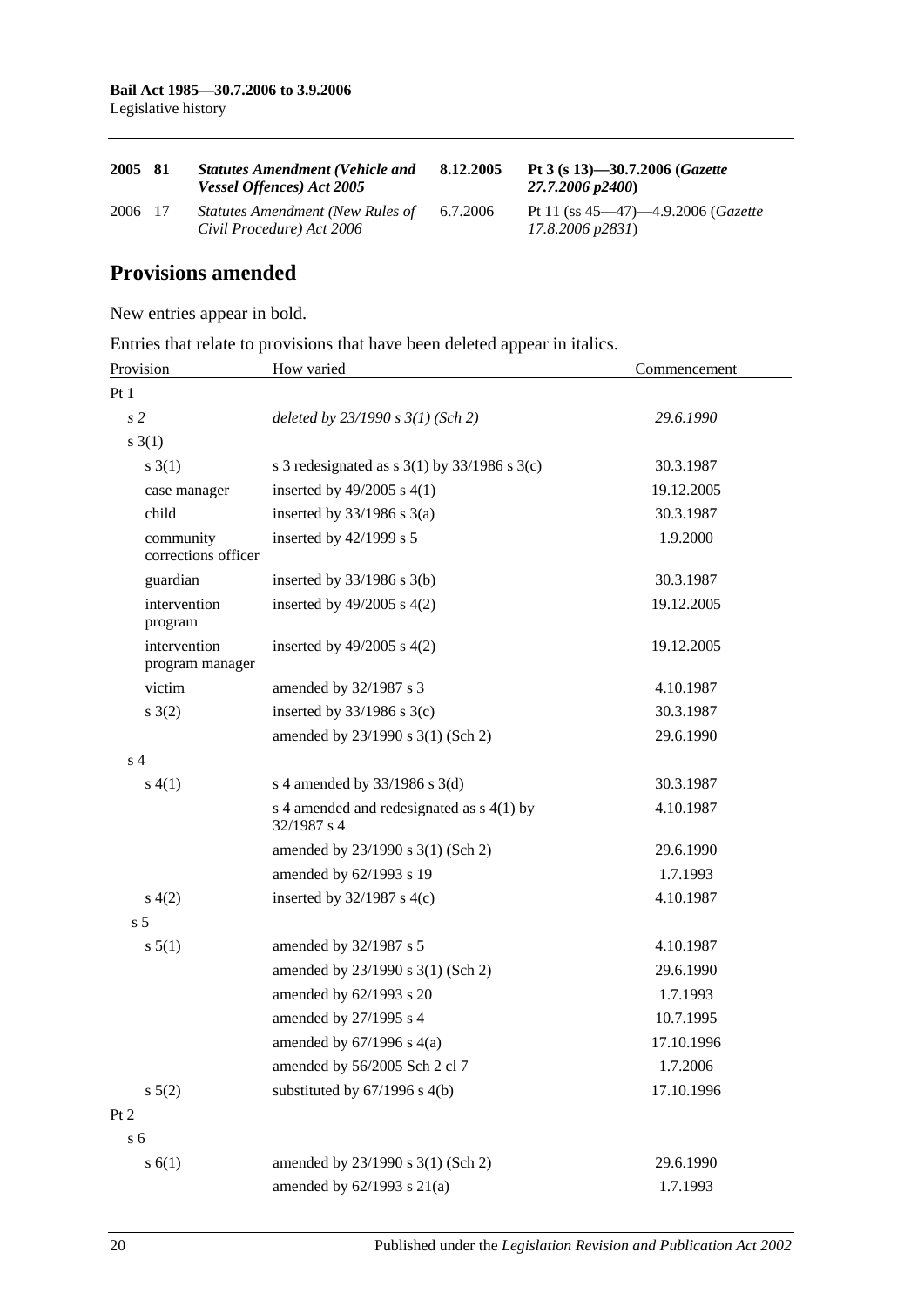#### **30.7.2006 to 3.9.2006—Bail Act 1985** Legislative history

|                     | amended by 42/1999 s 6                 | 1.9.2000                     |
|---------------------|----------------------------------------|------------------------------|
| s(6(1a))            | inserted by $33/1986$ s $3(e)$         | 30.3.1987                    |
|                     | amended by 23/1990 s 3(1) (Sch 2)      | 29.6.1990                    |
| s(6(1b))            | inserted by $62/1993$ s $21(b)$        | 1.7.1993                     |
| s(6(3))             | substituted by 32/1987 s 6             | 4.10.1987                    |
| s 6(4)              | substituted by 32/1987 s 6             | 4.10.1987                    |
|                     | amended by 17/2006 s 45                | uncommenced-not incorporated |
| s(6(5)              | inserted by 32/1987 s 6                | 4.10.1987                    |
| s 7                 |                                        |                              |
| s(7(1)              | amended by 23/1990 s 3(1) (Sch 2)      | 29.6.1990                    |
| $s \, 7(3)$ and (4) | substituted by 32/1987 s 7             | 4.10.1987                    |
| $s \, 7(5)$ and (6) | inserted by 32/1987 s 7                | 4.10.1987                    |
| Pt <sub>3</sub>     |                                        |                              |
| s <sub>8</sub>      |                                        |                              |
| s(1)                | substituted by 32/1987 s 8             | 4.10.1987                    |
| s(8(1a))            | inserted by 32/1987 s 8                | 4.10.1987                    |
|                     | amended by 23/1990 s 3(1) (Sch 2)      | 29.6.1990                    |
| s(2)                | amended by 23/1990 s 3(1) (Sch 2)      | 29.6.1990                    |
| s(2a)               | inserted by $33/1986$ s 3(f)           | 30.3.1987                    |
| s(3)                | amended by 23/1990 s 3(1) (Sch 2)      | 29.6.1990                    |
| s 9                 |                                        |                              |
| $s \, 9(2)$         | amended by 23/1990 s 3(1) (Sch 2)      | 29.6.1990                    |
| 10                  |                                        |                              |
| 10(1)               | amended by 23/1990 s 3(1) (Sch 2)      | 29.6.1990                    |
|                     | amended by 62/1993 s 22(a)             | 1.7.1993                     |
|                     | (c) deleted by $22/1994$ Sch cl $2(a)$ | 1.8.1994                     |
| 10(2)               | amended by 23/1990 s 3(1) (Sch 2)      | 29.6.1990                    |
| s 10(3)             | inserted by $62/1993$ s $22(b)$        | 1.7.1993                     |
| $s \ 10(4)$         | inserted by $22/1994$ Sch cl $2(b)$    | 1.8.1994                     |
| s 10A               | inserted by 81/2005 s 13               | 30.7.2006                    |
| s 11                |                                        |                              |
| s 11(2)             | amended by $33/1986$ s $3(g)$          | 30.3.1987                    |
|                     | amended by $32/1987$ s $9(a)$          | 4.10.1987                    |
|                     | amended by 23/1990 s 3(1) (Sch 2)      | 29.6.1990                    |
|                     | amended by $42/1999$ s $7(a)$ , (b)    | 1.9.2000                     |
| 11(2a)              | inserted by $32/1987$ s $9(b)$         | 4.10.1987                    |
| s 11(3)             | amended by $33/1986$ s $3(m)$          | 30.3.1987                    |
|                     | substituted by $32/1987$ s $9(b)$      | 4.10.1987                    |
|                     | amended by 23/1990 s 3(1) (Sch 2)      | 29.6.1990                    |
| s $11(3a)$          | inserted by $32/1987$ s $9(b)$         | 4.10.1987                    |
|                     | amended by 23/1990 s 3(1) (Sch 2)      | 29.6.1990                    |
| s $11(4)$ and $(5)$ | amended by 23/1990 s 3(1) (Sch 2)      | 29.6.1990                    |
| s 11(6)             | substituted by $32/1987$ s $9(c)$      | 4.10.1987                    |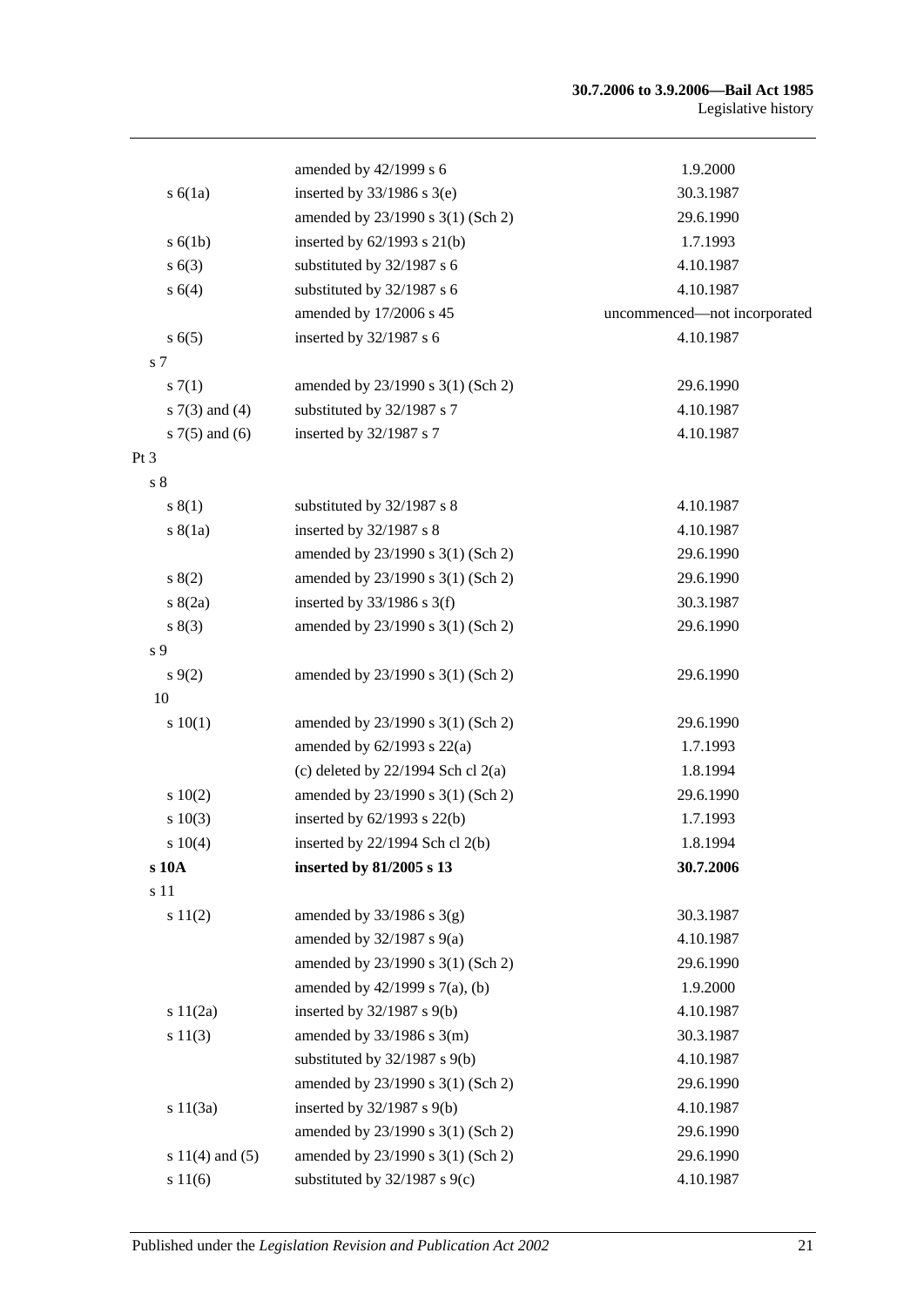|                | amended by 23/1990 s 3(1) (Sch 2)   | 29.6.1990  |
|----------------|-------------------------------------|------------|
|                | amended by $27/1995$ s $5(a)$       | 10.7.1995  |
|                | amended by $42/1999$ s $7(c)$       | 1.9.2000   |
|                | (b) deleted by $42/1999$ s $7(c)$   | 1.9.2000   |
| s 11(7)        | amended by 23/1990 s 3(1) (Sch 2)   | 29.6.1990  |
| s 11(7a)       | inserted by $32/1987$ s $9(d)$      | 4.10.1987  |
|                | amended by $42/1999$ s $7(d)$       | 1.9.2000   |
| s 11(7b)       | inserted by $32/1987$ s $9(d)$      | 4.10.1987  |
|                | amended by 23/1990 s 3(1) (Sch 2)   | 29.6.1990  |
|                | amended by 42/1999 s 7(e)           | 1.9.2000   |
| s 11(8)        | amended by $33/1986$ s $3(n)$       | 30.3.1987  |
|                | amended by 23/1990 s 3(1) (Sch 2)   | 29.6.1990  |
|                | amended by 42/1999 s 7(f)           | 1.9.2000   |
| s 11(9)        | inserted by $32/1987$ s $9(e)$      | 4.10.1987  |
|                | substituted by $27/1995$ s $5(b)$   | 10.7.1995  |
| s 11(10)       | inserted by $32/1987$ s $9(e)$      | 4.10.1987  |
| s 11(11)       | inserted by $32/1987$ s $9(e)$      | 4.10.1987  |
|                | amended by 23/1990 s 3(1) (Sch 2)   | 29.6.1990  |
|                | substituted by $42/1999$ s $7(g)$   | 1.9.2000   |
| $s$ $11(12)$   | inserted by $32/1987 s$ 9(e)        | 4.10.1987  |
|                | deleted by $42/1999 s 7(g)$         | 1.9.2000   |
| s 12           |                                     |            |
| s 12(1)        | amended by 23/1990 s 3(1) (Sch 2)   | 29.6.1990  |
| s 13           |                                     |            |
| s 13(1)        | amended by $33/1986$ s $3$ (o), (p) | 30.3.1987  |
|                | amended by 23/1990 s 3(1) (Sch 2)   | 29.6.1990  |
| s 13(2)        | amended by $33/1986$ s $3(q)$       | 30.3.1987  |
|                | amended by 23/1990 s 3(1) (Sch 2)   | 29.6.1990  |
|                | amended by $94/1993$ s $5(a)$       | 1.1.1994   |
|                | substituted by $27/1995$ s $6(a)$   | 10.7.1995  |
| s 13(3)        | amended by $33/1986$ s $3(r)$       | 30.3.1987  |
|                | amended by 23/1990 s 3(1) (Sch 2)   | 29.6.1990  |
|                | amended by $94/1993$ s $5(a)$       | 1.1.1994   |
|                | amended by 67/1996 s 5              | 17.10.1996 |
| s 13(4)        | amended by 23/1990 s 3(1) (Sch 2)   | 29.6.1990  |
|                | amended by 94/1993 s 5(b)           | 1.1.1994   |
| s 13(5)        | inserted by $94/1993$ s $5(c)$      | 1.1.1994   |
|                | amended by 27/1995 s 6(b)           | 10.7.1995  |
| Pt 4           |                                     |            |
| s 14           |                                     |            |
| $s\ 14(2)$     | amended by $33/1986$ s $3(s)$       | 30.3.1987  |
|                | amended by 27/1995 s 7              | 10.7.1995  |
| s $14(3)$ —(5) | amended by 23/1990 s 3(1) (Sch 2)   | 29.6.1990  |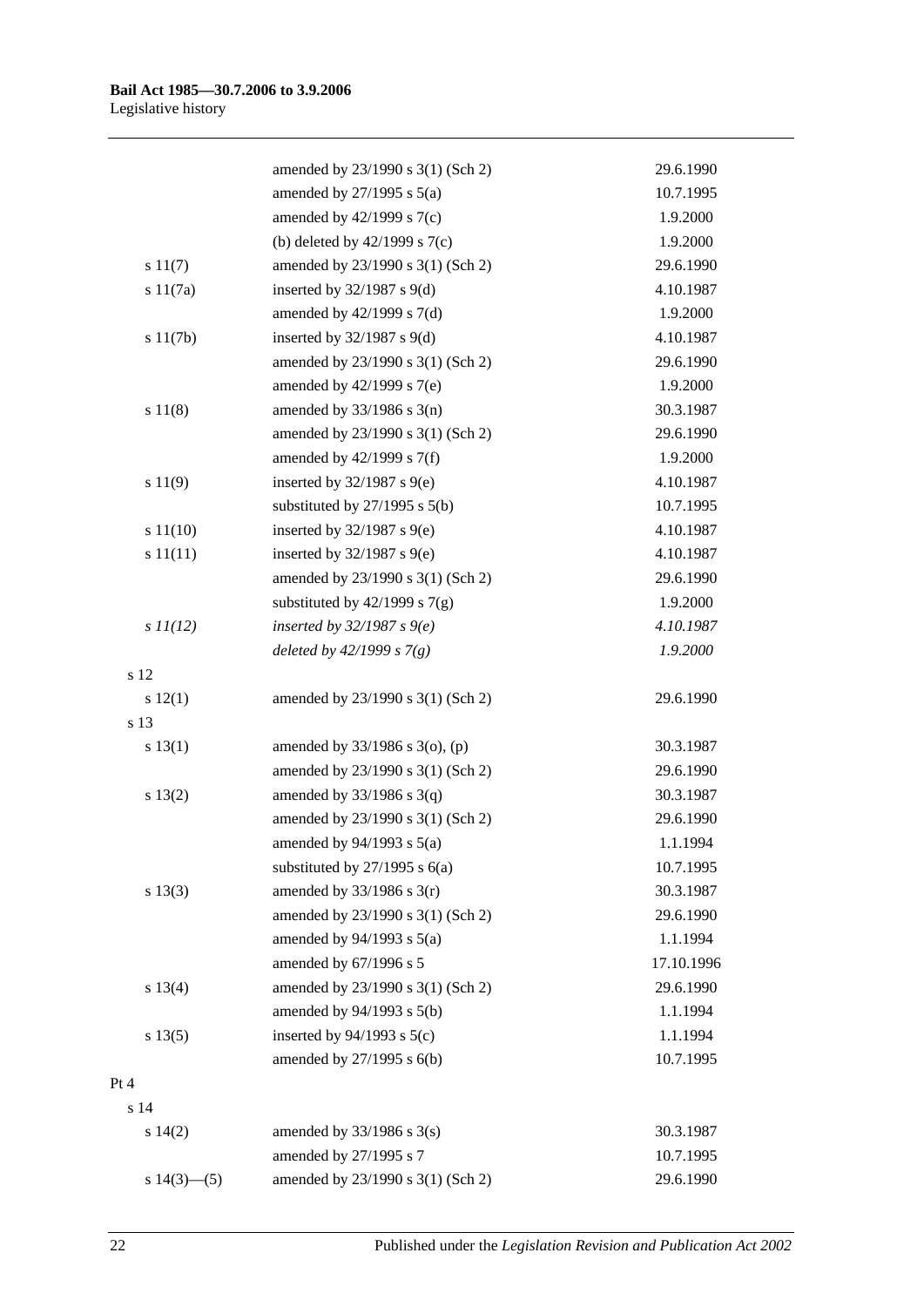| s 15                |                                     |                              |
|---------------------|-------------------------------------|------------------------------|
| s 15(1)             | amended by $33/1986$ s 3(t)         | 30.3.1987                    |
|                     | amended by 23/1990 s 3(1) (Sch 2)   | 29.6.1990                    |
|                     | amended by $27/1995$ s $8(a)$ , (b) | 10.7.1995                    |
| s 15(2)             | amended by $33/1986$ s $3(u)$ , (v) | 30.3.1987                    |
|                     | amended by 23/1990 s 3(1) (Sch 2)   | 29.6.1990                    |
|                     | amended by $27/1995$ s $8(c)$ —(e)  | 10.7.1995                    |
| s 15(3)             | amended by $33/1986$ s $3(w)$ , (x) | 30.3.1987                    |
|                     | amended by 23/1990 s 3(1) (Sch 2)   | 29.6.1990                    |
|                     | amended by 27/1995 s 8(f)           | 10.7.1995                    |
| s 15A               | inserted by 32/1987 s 10            | 4.10.1987                    |
| s 15A(3)            | amended by 17/2006 s 46             | uncommenced-not incorporated |
| s 16                | substituted by 32/1987 s 11         | 4.10.1987                    |
| Pt 5                |                                     |                              |
| s 17                |                                     |                              |
| s 17(1)             | amended by 23/1990 s 3(1) (Sch 2)   | 29.6.1990                    |
|                     | amended by $27/1995$ s $9(a)$       | 10.7.1995                    |
|                     | amended by 42/1999 s 8              | 1.9.2000                     |
| 17(2)               | amended by 23/1990 s 3(1) (Sch 2)   | 29.6.1990                    |
|                     | substituted by $27/1995$ s $9(b)$   | 10.7.1995                    |
| s 17(3)             | amended by $27/1995$ s $9(c)$       | 10.7.1995                    |
| $s$ 17(3a)          | inserted by 32/1987 s 12            | 4.10.1987                    |
|                     | deleted by $27/1995 s 9(d)$         | 10.7.1995                    |
| $\sqrt{s}$ 17A      | inserted by 32/1987 s 13            | 4.10.1987                    |
|                     | amended by 23/1990 s 3(1) (Sch 2)   | 29.6.1990                    |
|                     | amended by 42/1999 s 9              | 1.9.2000                     |
| s 18                |                                     |                              |
| s $18(1)$ and $(2)$ | amended by 23/1990 s 3(1) (Sch 2)   | 29.6.1990                    |
| s 18(3)             | inserted by 32/1987 s 14            | 4.10.1987                    |
|                     | amended by 27/1995 s 10             | 10.7.1995                    |
| s 19                |                                     |                              |
| s 19(1)             | amended by 23/1990 s 3(1) (Sch 2)   | 29.6.1990                    |
|                     | amended by 27/1995 s 11(a), (b)     | 10.7.1995                    |
|                     | amended by 17/2006 s 47(1)          | uncommenced-not incorporated |
| s 19(2)             | substituted by $32/1987$ s $15(a)$  | 4.10.1987                    |
|                     | amended by 27/1995 s 11(c)          | 10.7.1995                    |
| s 19(3)             | amended by 27/1995 s 11(d)          | 10.7.1995                    |
|                     | amended by 17/2006 s 47(2)          | uncommenced-not incorporated |
| s 19(3a)            | inserted by 32/1987 s 15(b)         | 4.10.1987                    |
|                     | substituted by 62/1993 s 23         | 1.7.1993                     |
|                     | amended by 27/1995 s 11(e)          | 10.7.1995                    |
| s 20                | amended by $33/1986$ s $3(y)$       | 30.3.1987                    |
|                     | substituted by 32/1987 s 16         | 4.10.1987                    |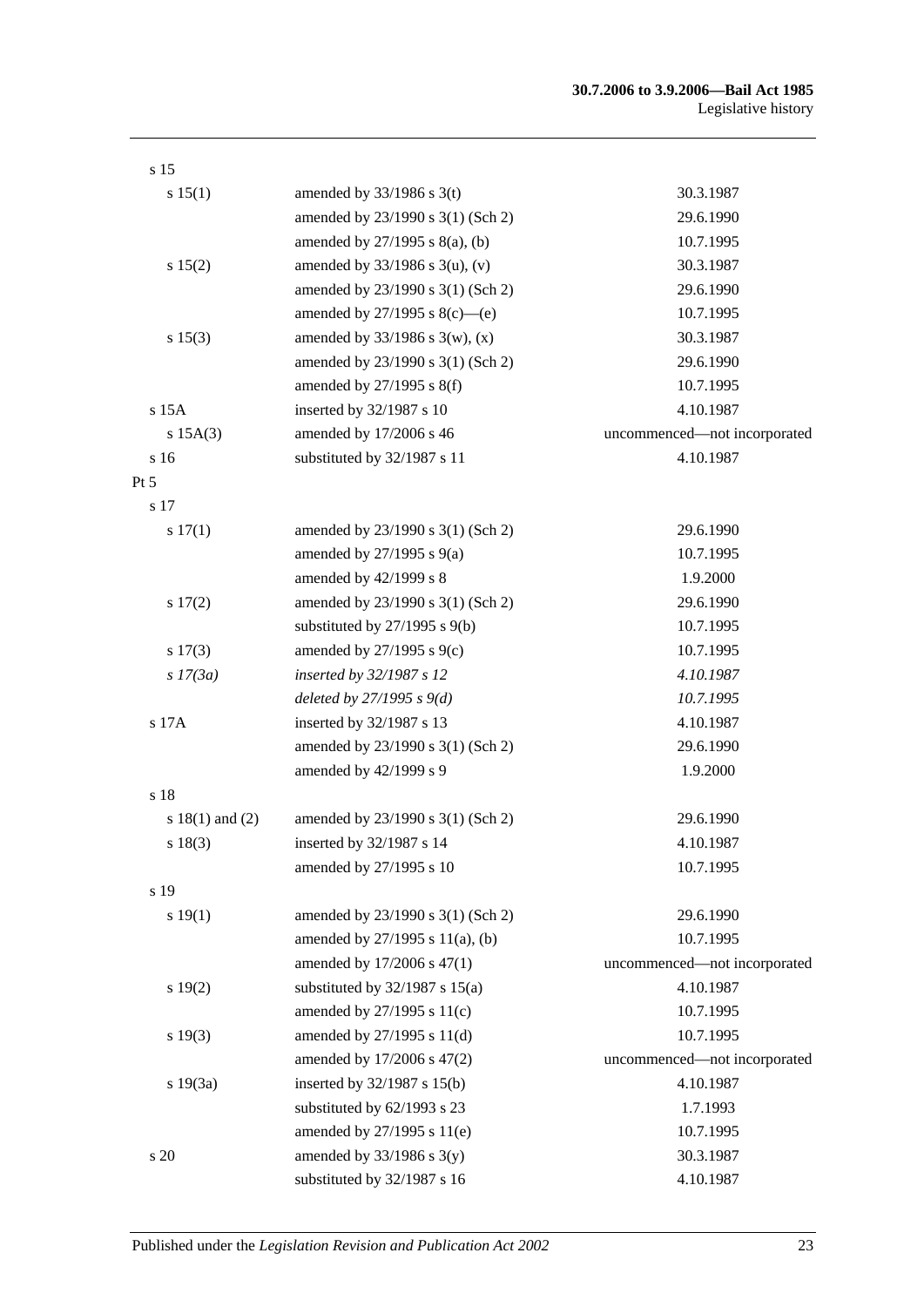#### Pt 6

| s 21               | amended by 23/1990 s 3(1) (Sch 2)                | 29.6.1990  |
|--------------------|--------------------------------------------------|------------|
| s 21A              | inserted by 32/1987 s 17                         | 4.10.1987  |
|                    | amended by 49/1991 Sch 2                         | 6.7.1992   |
| ss $21B$ and $21C$ | inserted by $49/2005$ s 5                        | 19.12.2005 |
| s <sub>22</sub>    | amended by 23/1990 s 3(1) (Sch 2)                | 29.6.1990  |
|                    | amended by 42/1999 s 10                          | 1.9.2000   |
| s <sub>23</sub>    |                                                  |            |
| $s\,23(1)$         | s 23 redesignated as s $23(1)$ by $32/1987$ s 18 | 4.10.1987  |
|                    | substituted by $23/1990$ s $3(1)$ (Sch 2)        | 29.6.1990  |
|                    | substituted by $69/1991$ s 18                    | 6.7.1992   |
| $s\,23(2)$         | inserted by 32/1987 s 18                         | 4.10.1987  |
| s <sub>24</sub>    | amended by $33/1986$ s $3(z)$                    | 30.3.1987  |
|                    | amended by $23/1990$ s $3(1)$ (Sch 2)            | 29.6.1990  |
|                    | substituted by $22/1994$ Sch cl $2(c)$           | 1.8.1994   |

### **Transitional etc provisions associated with Act or amendments**

#### *Statutes Amendment (Intervention Programs and Sentencing Procedures) Act 2005, Sch 1*

#### **1—Review of services included on intervention programs**

- (1) Either House of Parliament may, not before the first anniversary of the commencement of this Act, require the Ombudsman to carry out an investigation concerning the value and effectiveness of all services included on intervention programs (within the meaning of the *[Bail Act](http://www.legislation.sa.gov.au/index.aspx?action=legref&type=act&legtitle=Bail%20Act%201985) 1985* and the *[Criminal Law \(Sentencing\)](http://www.legislation.sa.gov.au/index.aspx?action=legref&type=act&legtitle=Criminal%20Law%20(Sentencing)%20Act%201988)  Act [1988](http://www.legislation.sa.gov.au/index.aspx?action=legref&type=act&legtitle=Criminal%20Law%20(Sentencing)%20Act%201988)*) in the 12 month period following that commencement (or another period specified by the House).
- (2) For the purposes of the investigation, the Ombudsman may exercise the same investigative powers as are conferred on the Ombudsman by the *[Ombudsman](http://www.legislation.sa.gov.au/index.aspx?action=legref&type=act&legtitle=Ombudsman%20Act%201972)  Act [1972](http://www.legislation.sa.gov.au/index.aspx?action=legref&type=act&legtitle=Ombudsman%20Act%201972)* in relation to an investigation duly initiated under that Act.
- (3) The Ombudsman must, after completing the investigation, submit a report on the outcome of the investigation to—
	- (a) if the investigation was required by the Legislative Council—the President of the Legislative Council; or
	- (b) if the investigation was required by the House of Assembly—the Speaker of the House of Assembly.
- (4) If the Ombudsman is required to carry out an investigation in accordance with this clause, the Attorney-General must ensure that the Ombudsman is provided with the resources the Ombudsman reasonably requires for the purposes of carrying out the investigation.

### **Historical versions**

Reprint No 1—6.7.1992